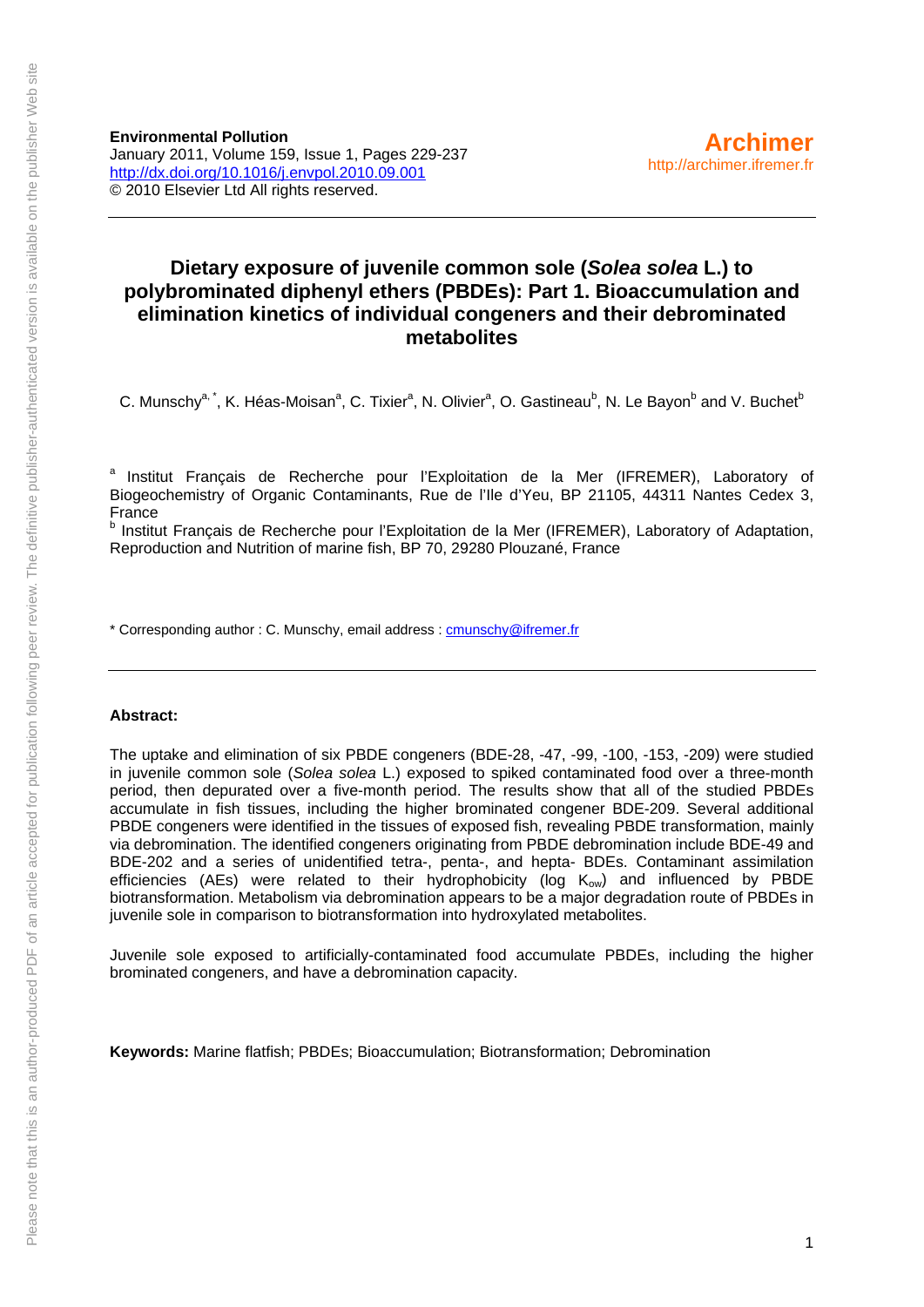#### **1. Introduction**

Polybrominated Diphenyl Ethers (PBDEs) have been extensively studied for around a decade, due to the exponential increase of their environmental levels. These compounds have been identified worldwide and in all environmental compartments (de Wit, 2002; Law et al., 2003; Hites, 2004; Law et al., 2006; Tanabe et al., 2008; Shaw and Kannan, 2009). They are also cause for concern due to their potential adverse effects on wildlife and humans (Darnerud et al., 2001; de Wit, 2002; Legler, 2008; Ross et al., 2009). These contaminants may exert toxic effects such as endocrine disruption, alteration of thyroid hormone homeostasis and neurotoxicity (Legler, 2008). Their physicochemical properties and fate in the environment (persistence, bioaccumulation, long-range transport and toxicity) qualify them as persistent organic pollutants (POPs); therefore, commercial Penta-bromodiphenyl ether and Octa-bromodiphenyl ether have been added to the list of POPs established by the United Nations Stockholm Convention since May 2009 (BSEF, 2010). PBDEs also feature on the list of priority substances drawn up by the European Water Framework Directive (Decision 2455/2001/EC). Over 67,000 metric tons of PBDEs were produced worldwide in 2001, mostly comprising Deca-bromodiphenyl ether (DecaBDE) (over 80%) (Law et al., 2006). The commercial mixtures Penta-bromodiphenyl ether and Octa-bromodiphenyl ether have been banned from the European market since 2003 (Directive 2003/11/EC) and effectively eliminated in North America since 2005 (Ward et al., 2008). DecaBDE remains on the list of authorized chemicals. However, it has been banned for use in all electrical and electronic applications in Europe since July 2008, and its production and use will be voluntarily phased out in the U.S. market by the end of 2012 (BSEF, 2010). BDE-209, - the main component of DecaBDE – was initially thought to represent a low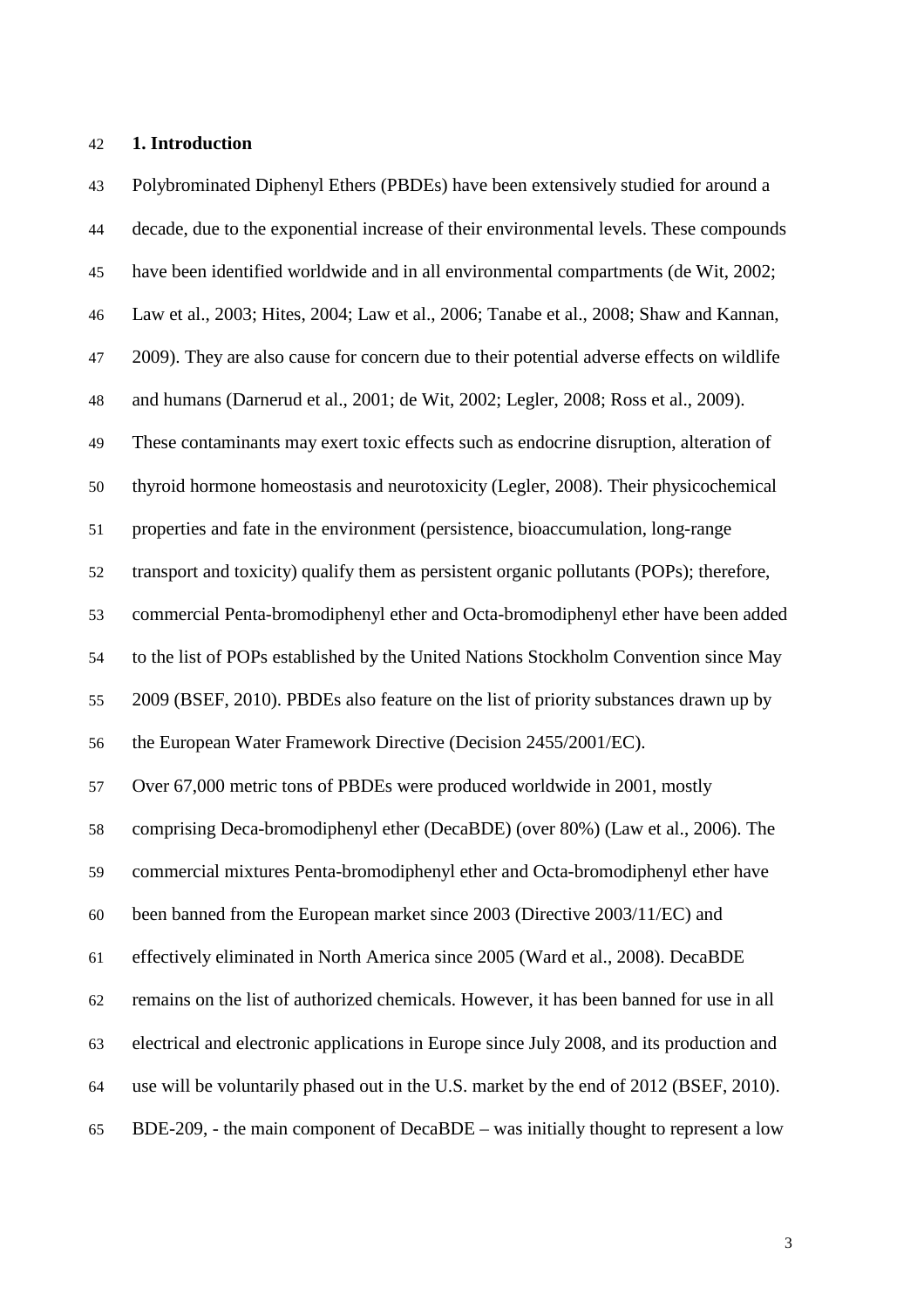threat to biota due to its high hydrophobicity and high molecular size. However, several studies have demonstrated that this compound is bioavailable and can be transformed into more bioaccumulable and toxic PBDEs (Kierkegaard et al., 1999; Stapleton et al., 2006). Moreover, BDE-209 accumulation in sediment has recently become a matter of concern, as this compartment represents large environmental reservoirs and could therefore be a potential threat to biota in the long-term (Ross et al., 2009). PBDE behaviour in fish has been the focus of several studies. Studies dealing with fish artificially exposed to PBDEs via food have shown that the fate of individual congeners is highly dependent upon the species as well as the congener itself. Fish have widely varying capacities to assimilate and metabolise PBDEs via debromination processes, both in terms of efficiency and metabolite profiles. For example, juvenile carp (*Cyprinus carpio*) showed no accumulation of BDE-99 following dietary exposure (Stapleton et al., 2004a), whereas juvenile trout (*Salvelinus namaycush*) (Tomy et al., 2004) and pike (*Esox lucius*) (Burreau et al., 1997) were shown to accumulate this congener. Different fish species also varied in their ability to transform BDE-99 into BDE-49 or BDE-47 (Stapleton et al., 2004b; Benedict et al., 2007; Browne et al., 2009). Congeners with 3 to 10 bromine atoms were all found to accumulate in juvenile lake trout with varying assimilation efficiencies, widely influenced by debromination (Tomy et al., 2004). BDE-47 generally showed the highest uptake (Burreau et al., 1997; Tomy et al., 2004; Stapleton et al., 2004a), while BDE-209 assimilation by fish was generally low and gave rise to lower brominated congeners. No BDE-209 was found in juvenile carp tissues after a 60-day food exposure experiment, but several penta- to octa-BDEs accumulated in the exposed fish (Stapleton et al. 2004c). BDE-209 was shown to accumulate in the tissues of rainbow trout (*Oncorhynchus mykiss*) - mainly in the liver -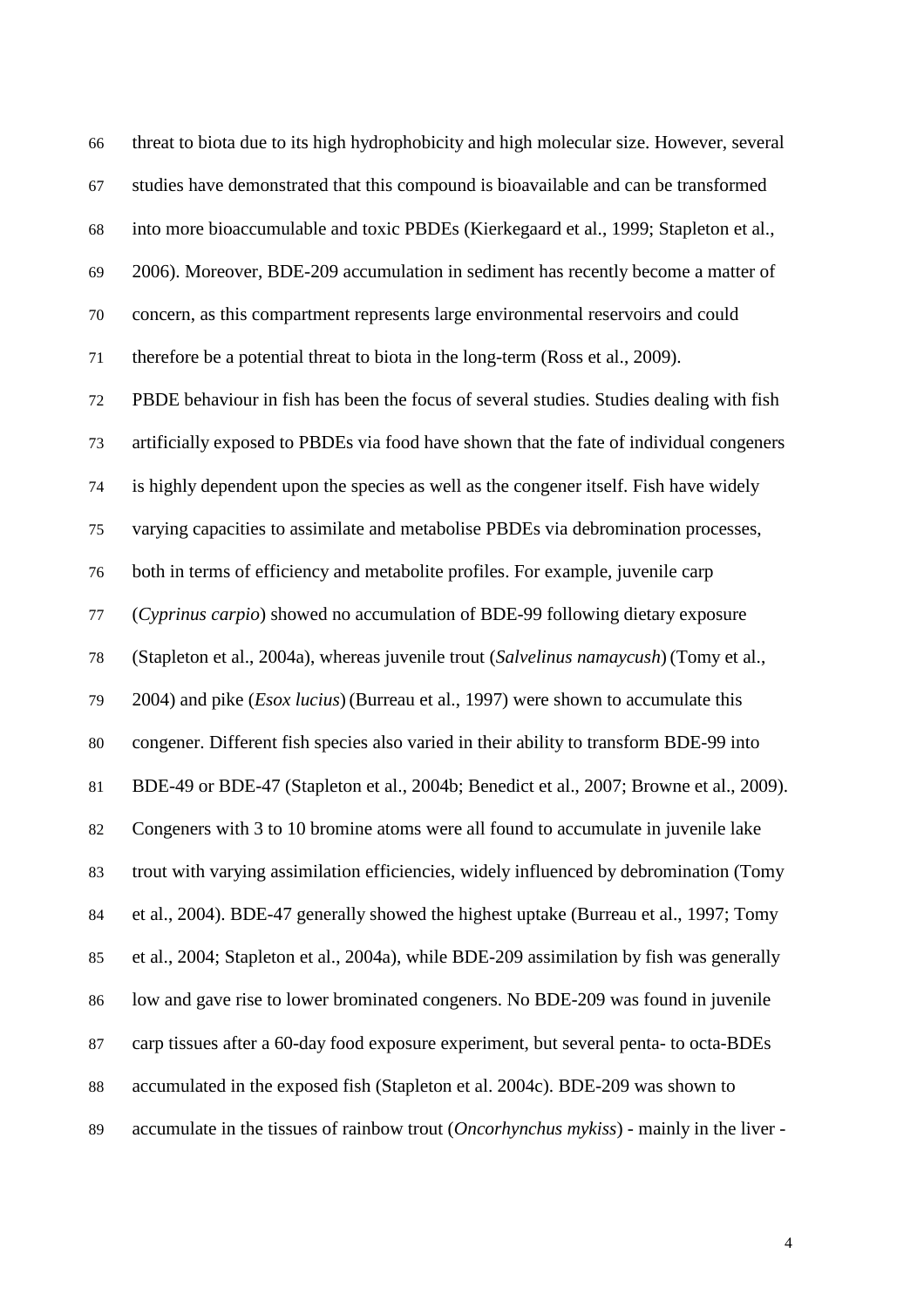| 90  | and uptake of this congener was around 3% when all debrominated congeners, mainly           |
|-----|---------------------------------------------------------------------------------------------|
| 91  | octa- and nona-BDEs, were taken into account (Stapleton et al., 2006). This study also      |
| 92  | revealed that 22% of BDE-209 was biotransformed in liver microsomes of rainbow              |
| 93  | trout. In another study, BDE-209 uptake by rainbow trout after 120 days of exposure         |
| 94  | was reported to be even lower, i.e., in the 0.02-0.13% range (Kierkegaard et al., 1999).    |
| 95  | The purpose of our study was to determine accumulation and elimination kinetics, and        |
| 96  | to identify the metabolites of selected PBDEs in common sole (Solea solea L.) exposed       |
| 97  | to spiked food under experimental conditions. Common sole was chosen as the target          |
| 98  | species for this project in view of its benthic habitat and potential exposure to sediment- |
| 99  | associated persistent organic contaminants such as PBDEs, plus its high commercial          |
| 100 | value on European coasts (Riou et al., 2001; Nicolas et al., 2007).                         |
| 101 | The results presented in this paper are part of a larger project on the fate and effects of |
| 102 | selected organic contaminants (PCBs, PBDEs, and PAHs) in juvenile sole. In this paper,      |
| 103 | we have focused on the accumulation and depuration kinetics of PBDEs and the                |
| 104 | formation of debrominated congeners. The occurrence of other biotransformation              |
| 105 | products such as hydroxylated PBDEs has also been studied and the results are               |
| 106 | presented in a separate paper (Munschy et al., part 2, submitted for publication).          |
| 107 |                                                                                             |

- **2. Materials and Methods**
- *2.1. Experiment*

The experimental design used for the fish exposure is described in detail in the 111 Supplementary Information (SI). Only the main aspects are summarized below.

Juvenile sole (*Solea solea* L*.*) obtained from a commercial hatchery (Solea BV,

113 Ijmuiden, Netherlands) were maintained in separate  $4 \text{ m}^2$  (circa 400 L) tanks receiving a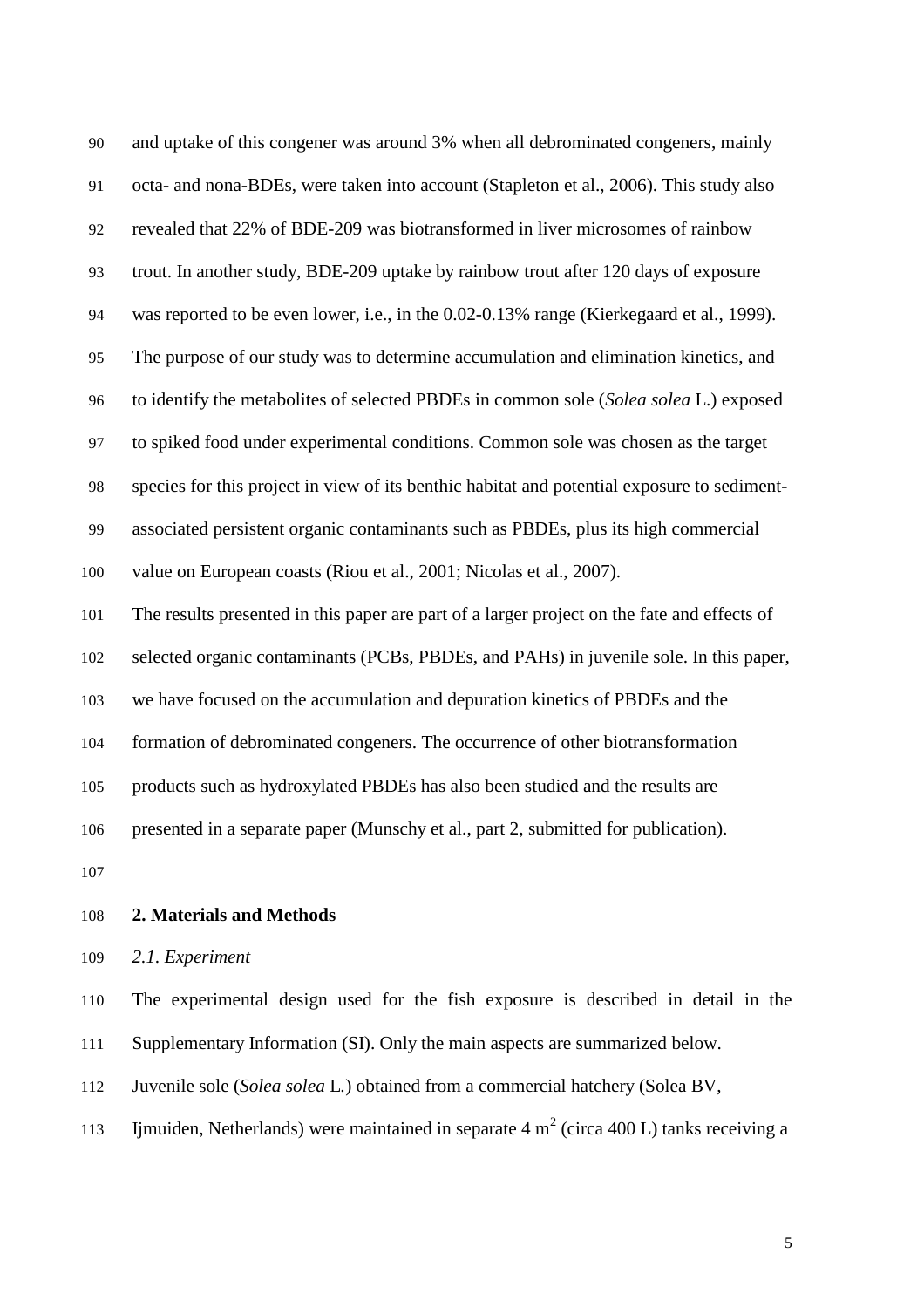continuous flow of sea water from the roadstead of Brest (Brittany, France), maintained

115 at 12 h light / 12 h dark photoperiods and at a constant temperature (19  $\pm$  1<sup>o</sup>C).

The commercial food, obtained from Dan Feed (Denmark), consisted of formulated feed containing 58% crude protein and 15% crude fat (DAN-EX 1562, pellet-size 2 mm). Spiked food was prepared by slowly adding a solution in iso-octane of known amounts of six PBDE congeners (i.e., BDE-28, BDE-47, BDE-99, BDE-100, BDE-153, BDE-120 209, AccuStandard ® Inc., New Haven, USA, purity above 98%) to commercial food. Spiked food was stored in amber containers in a cool, dark place throughout its use (circa 1.5 month). Individual PBDE congener concentrations were determined in each batch of spiked food, and mean values were considered for the calculation of Assimilation Efficiencies (AEs). Concentrations of individual congeners were between 125 82  $\pm$  5 ng g<sup>-1</sup> wet weight (ww) and 93  $\pm$  6 ng g<sup>-1</sup> ww for BDE-28, BDE-47, BDE-99 and 126 BDE-100, 181  $\pm$  16 ng g<sup>-1</sup> ww and 184  $\pm$  23 ng g<sup>-1</sup> ww for BDE-153 and BDE-209, respectively (mean value *±* standard deviation -SD-, n= 20 batch replicates, Table 1). Non-spiked food was also analysed for PBDE levels, and concentrations were between  $\leq$  0.005 ng g<sup>-1</sup> ww and 0.39 ng g<sup>-1</sup> ww (mean value calculated on n = 4 replicates) depending on the congener. The congeners detected in non-spiked food included the 131 congeners used to spike the contaminated food, plus BDE-49 (0.17 ng  $g^{-1}$  ww), a nonidentified penta-BDE (Penta-1 at 0.02 ng  $g^{-1}$  ww) and BDE-154 (0.04 ng  $g^{-1}$  ww) (Table 1).

134 The fish ( $n = 470$ , one tank) were exposed to food spiked with PBDEs for 84 days,

followed by non-spiked food for 149 days. In order to check if the addition of solvent to

food had any effect on the study parameters, two types of control fish were considered

137 and separated in between two tanks: one tank corresponded to fish ( $n = 474$ ) fed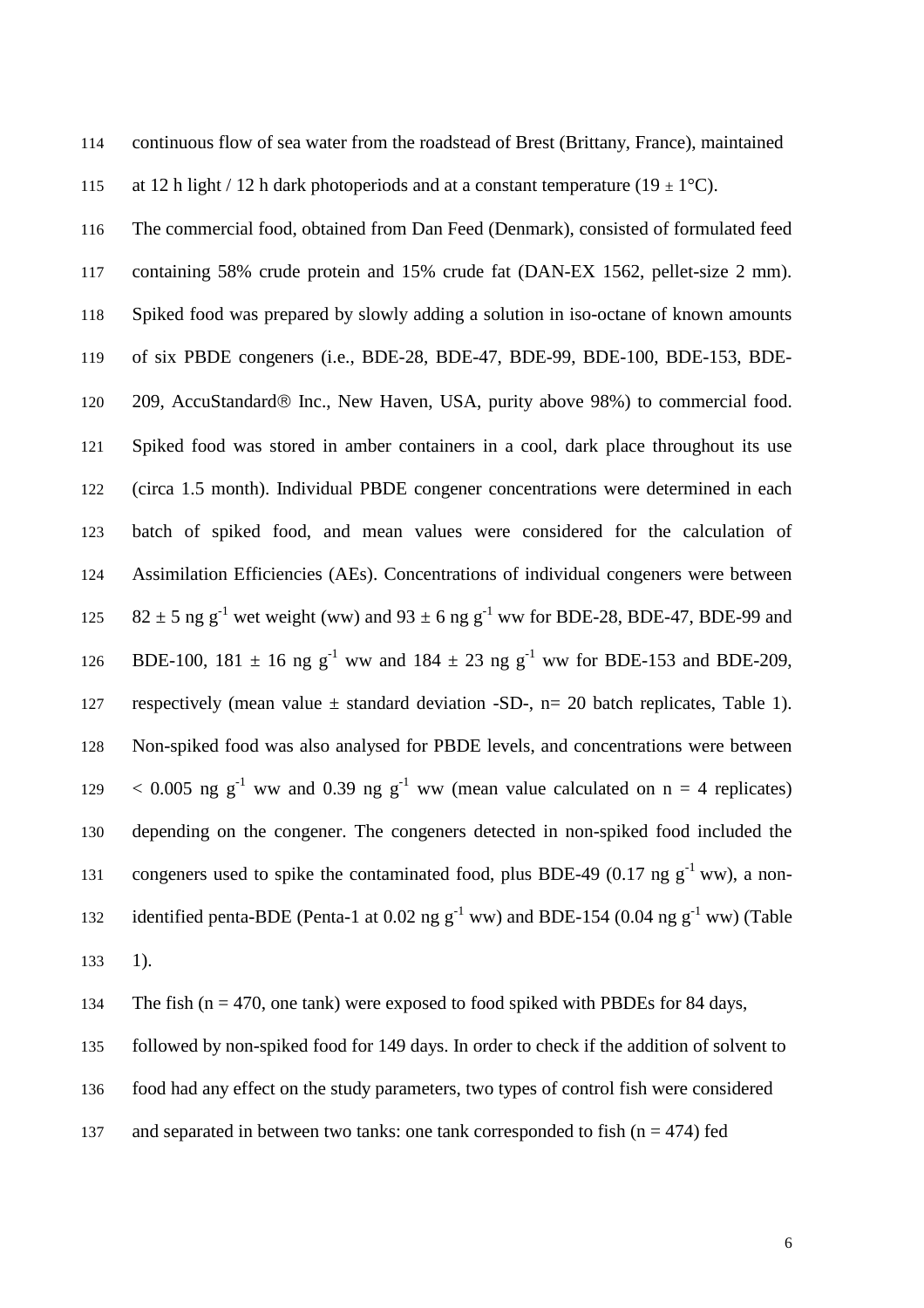138 commercial food, and one tank to fish  $(n = 492)$  fed commercial food to which solvent (iso-octane) was added. Individual daily feeds were adjusted according to fish size and biomass in each tank throughout the experiment, and were equivalent to 0.8% of fish body weight / day, on average. In order to minimize uneaten food, this daily feeding rate was slightly reduced compared to those found in the literature for sole grown in captivity (Coutteau et al., 2001; Schram et al., 2006). Individual fish size and weight were recorded immediately after anaesthesia with phenoxy-ethanol. Fish were sampled from the tank receiving spiked food on days 0, 8, 14, 28, 56, and 84 (contamination period) and on days 91, 98, 112, 140, 168 and 233 (depuration period). Fish from both control tanks were sampled on days 0, 14, 84, 91, 140, 168 and 233. Fish were then brought to the laboratory for further dissection in clean conditions. Muscle (without skin) and liver were dissected to determine PBDE 150 concentrations. Samples were made from pooled individuals of  $n = 8$  to 20, depending 151 on fish size, and replicate pools  $(n = 2 \text{ to } 3)$  were generally processed. This study was conducted under the approval of the Animal Care Committee of France under the official licence (972-1) of V. Buchet. Special attention was given to the treatment of wastes, including water decontamination design (see detailed information in the SI).

### *2.2. Sample preparation*

The detailed standards, reagents and analytical protocols for extraction and clean-up

have been described previously (Johansson et al., 2006; Munschy et al., 2008). Briefly,

PBDE analyses were conducted using approximately five grams of freeze-dried fish

tissue. The freeze-dried fish tissue samples were spiked with recovery standards (BDE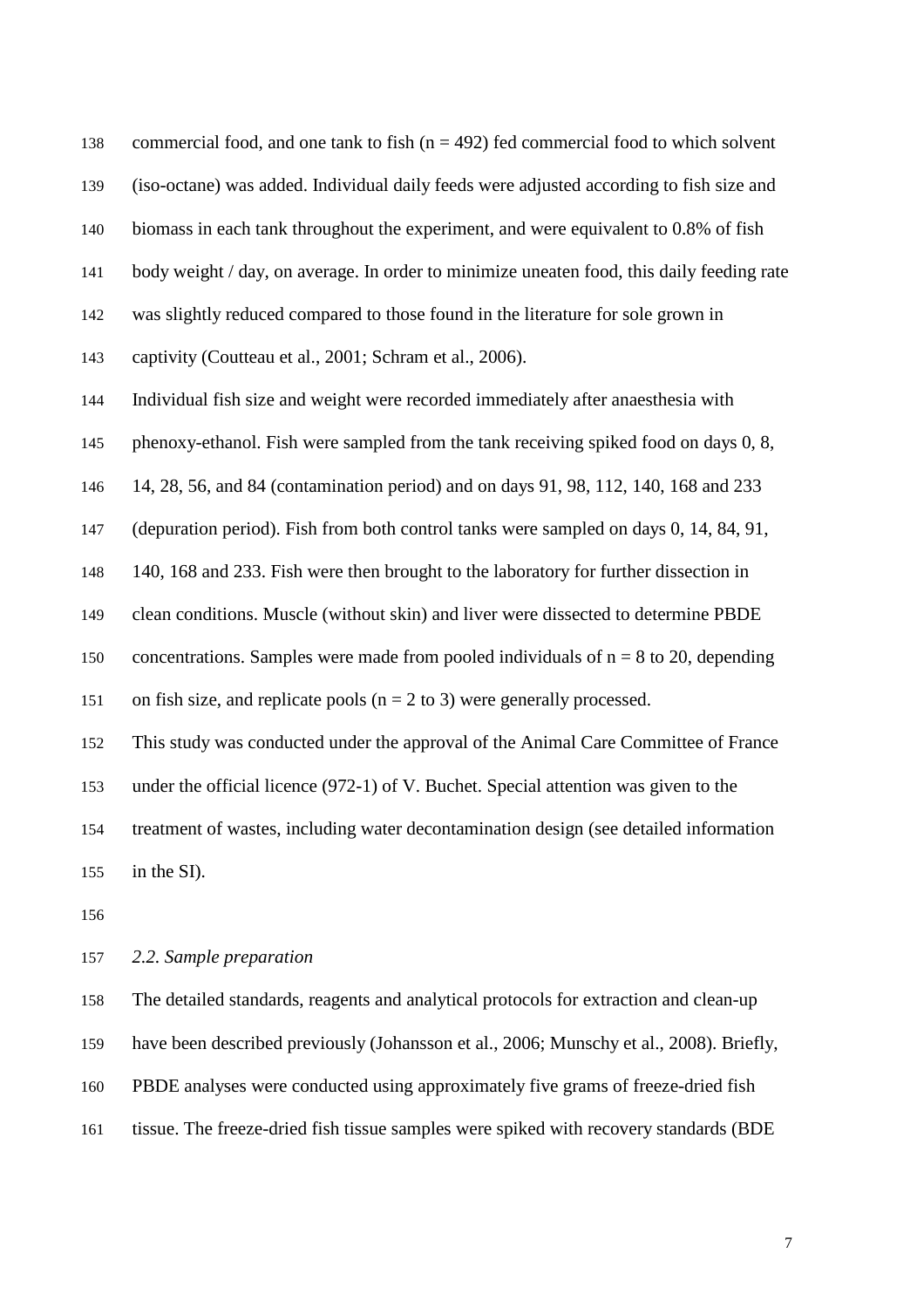| 162 | 139 and <sup>13</sup> C labelled BDE-209 – Wellington Laboratories Inc., Ontario, Canada-) prior |
|-----|--------------------------------------------------------------------------------------------------|
| 163 | to extraction, and then extracted with dichloromethane (DCM) using Accelerated                   |
| 164 | Solvent Extraction (ASE, Dionex Corp., USA). The extracts were cleaned on a gel                  |
| 165 | permeation chromatography glass column (460 mm x 26 mm) filled with styrene-                     |
| 166 | divinylbenzene (Bio-beads S-X3), eluted with DCM, fractionated on a silica and                   |
| 167 | alumina column and treated with concentrated sulphuric acid followed by several rinses           |
| 168 | with iso-octane.                                                                                 |
| 169 | Total lipid content was systematically determined in duplicate in muscle (1 g ww) and            |
| 170 | liver (150 mg ww) according to the Folch et al. (1957) method, using dichloromethane             |
| 171 | instead of chloroform. The samples were homogenized and extracted in an excess of                |
| 172 | dichloromethane/methanol $(2/1, v/v)$ solution and lipid content was determined                  |
| 173 | gravimetrically.                                                                                 |
| 174 |                                                                                                  |
| 175 | 2.3. Instrumental analysis                                                                       |

- All fish tissue and spiked food samples were analysed for PBDEs using a Gas
- Chromatograph (Agilent 6890) coupled to a Mass Spectrometer (5973N) operated in
- electron capture negative ionisation (ECNI) mode. Detailed chromatographic conditions
- are given in Hong et al. (2009) and in the SI.
- In order to confirm identification of PBDE congeners and to determine the number of
- bromine atoms of unidentified PBDEs, selected samples were also analysed by High
- Resolution Gas Chromatography High Resolution Mass Spectrometry (HRGC-
- HRMS). Instrumental details can be found in the SI.
- 
- *2.4. Quality assurance/quality control*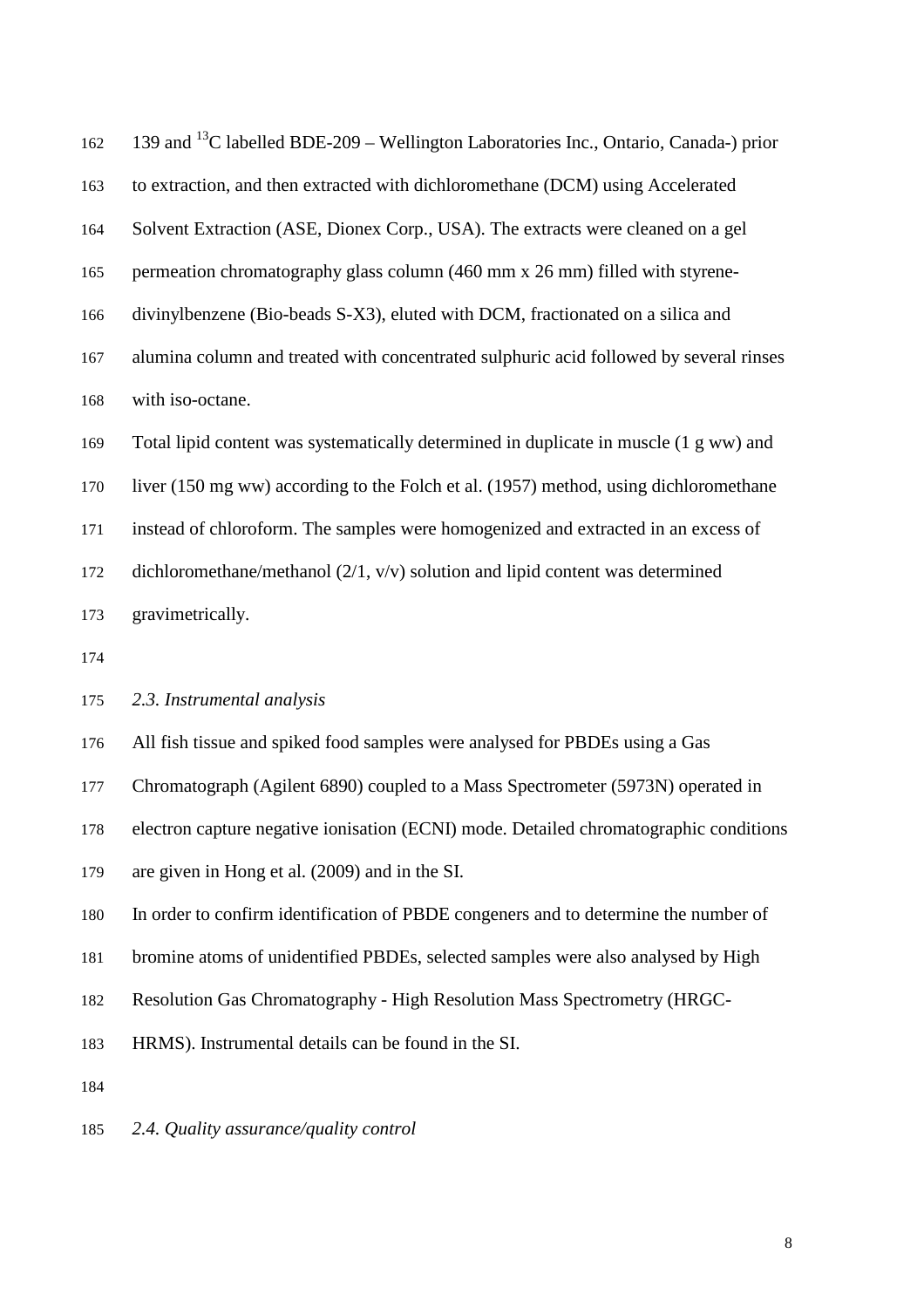Samples were processed in the laboratory in a clean, low-dust atmosphere at positive pressure. Quality Assurance / Quality Control procedures were implemented for each batch of eight to ten samples, including procedural blanks, analysis of replicate samples, use of recovery surrogates in all samples, analysis of certified reference material and participation to intercomparison exercises.

Blank samples were analysed using glass powder, extracted and processed in the same manner as the fish samples. Blanks were contamination-free, with the exception of BDE-209, which was found at 2 pg.ul<sup>-1</sup> injected (median value calculated on 17 blanks). 194 BDE-209 limit of detection (LOD) was set at 8 pg.ul<sup>-1</sup> injected, i.e., blank mean value plus 3 SDs. The LODs for other congeners were defined as 3 times the signal to noise 196 ratio, i.e., 0.5 pg  $\mu$ <sup>1</sup> injected. Method Detection Limits (MDLs) were calculated for each sample taking into account the injection volume, the volume of the concentrated 198 extract before injection and the extracted sample mass. They ranged from 0.001 ng  $g^{-1}$ ww to 0.06 ng  $g^{-1}$  ww in fish tissues, and from 0.005 ng  $g^{-1}$  ww to 0.5 ng  $g^{-1}$  ww in food. High variations in BDE-209 levels in blanks were found between batches, with no obvious relation to the BDE-209 concentrations found in samples, hence ruling out cross-contamination problems. Therefore, BDE-209 concentrations were corrected from blank values in both exposed and control fish. The values obtained in each blank were used to correct the values in samples analysed in the same batch. 205 Replicate fish muscle ( $n = 7$ ) and liver ( $n = 7$ ) samples were analysed to evaluate our method accuracy in terms of repeatability, resulting in a relative standard deviation (RSD) in the 12-15% range in muscle samples and in the 9-20% range in liver samples for all congeners except BDE-209, for which a higher RSD was observed (36% and

32% in muscle and liver, respectively).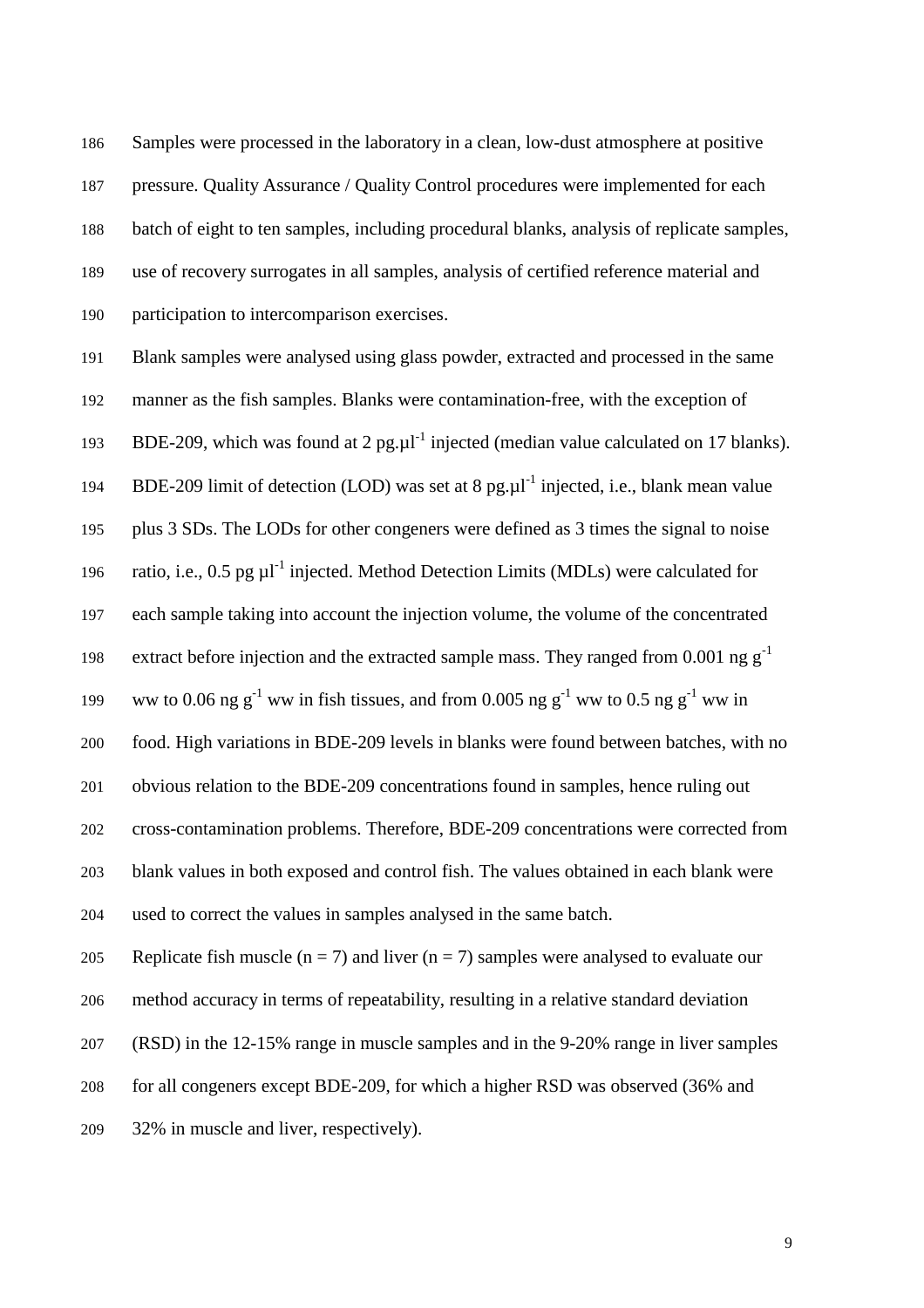| 210 | Surrogate recoveries were 101 $\pm$ 14% for BDE 139 and 91 $\pm$ 16% for <sup>13</sup> C BDE 209                     |
|-----|----------------------------------------------------------------------------------------------------------------------|
| 211 | (mean $\pm$ SD calculated on n = 75 analyses) and no surrogate correction was done for                               |
| 212 | the reported concentrations.                                                                                         |
| 213 | Certified reference material (WMF-01, supplied by Wellington laboratories Inc.,                                      |
| 214 | Ontario, Canada) was routinely included in each sequence of samples and the results                                  |
| 215 | were within certified values. WMF-01 consists of a freeze-dried fish sample for which                                |
| 216 | certified or indicative values are given for 7 congeners (namely, BDE-28, BDE-47,                                    |
| 217 | BDE-99, BDE-100, BDE-153, BDE-154, BDE-183) at concentrations of between 0.53                                        |
| 218 | $\pm$ 0.40 ng g <sup>-1</sup> dry weight (dw) and 123.2 $\pm$ 24.8 ng g <sup>-1</sup> dw. Recoveries were between 67 |
| 219 | $\pm$ 23% and 117 $\pm$ 9% (mean value $\pm$ SD calculated on n = 13 replicate samples)                              |
| 220 | depending on the congener.                                                                                           |
| 221 | The laboratory regularly takes part in Quality Assurance of Information for Marine                                   |
| 222 | Environmental Monitoring in Europe (QUASIMEME) intercomparison exercises for                                         |
| 223 | PBDEs in biota and our Z-scores are satisfactory, i.e., between $-2$ and $+2$ .                                      |
| 224 |                                                                                                                      |
| 225 | 2.5. Data analysis                                                                                                   |
| 226 | Growth rates were calculated by fitting all fish weights to an exponential model over the                            |
| 227 | exposure time:                                                                                                       |
| 228 | Fish weight at $t = a \times exp(b \times t)$                                                                        |
| 229 | whereby a is a constant, b is the growth rate in $g \, day^{-1}$ , and t the time in days (Martin et                 |
| 230 | al., 2003).                                                                                                          |
| 231 | In order to take into account the dilution of contaminant concentrations due to growth                               |
| 232 | during the depuration phase, concentrations were corrected for growth rate by                                        |
| 233 | multiplying the concentrations by $[1 + (b \times t)]$ (Fisk et al., 1998).                                          |
|     |                                                                                                                      |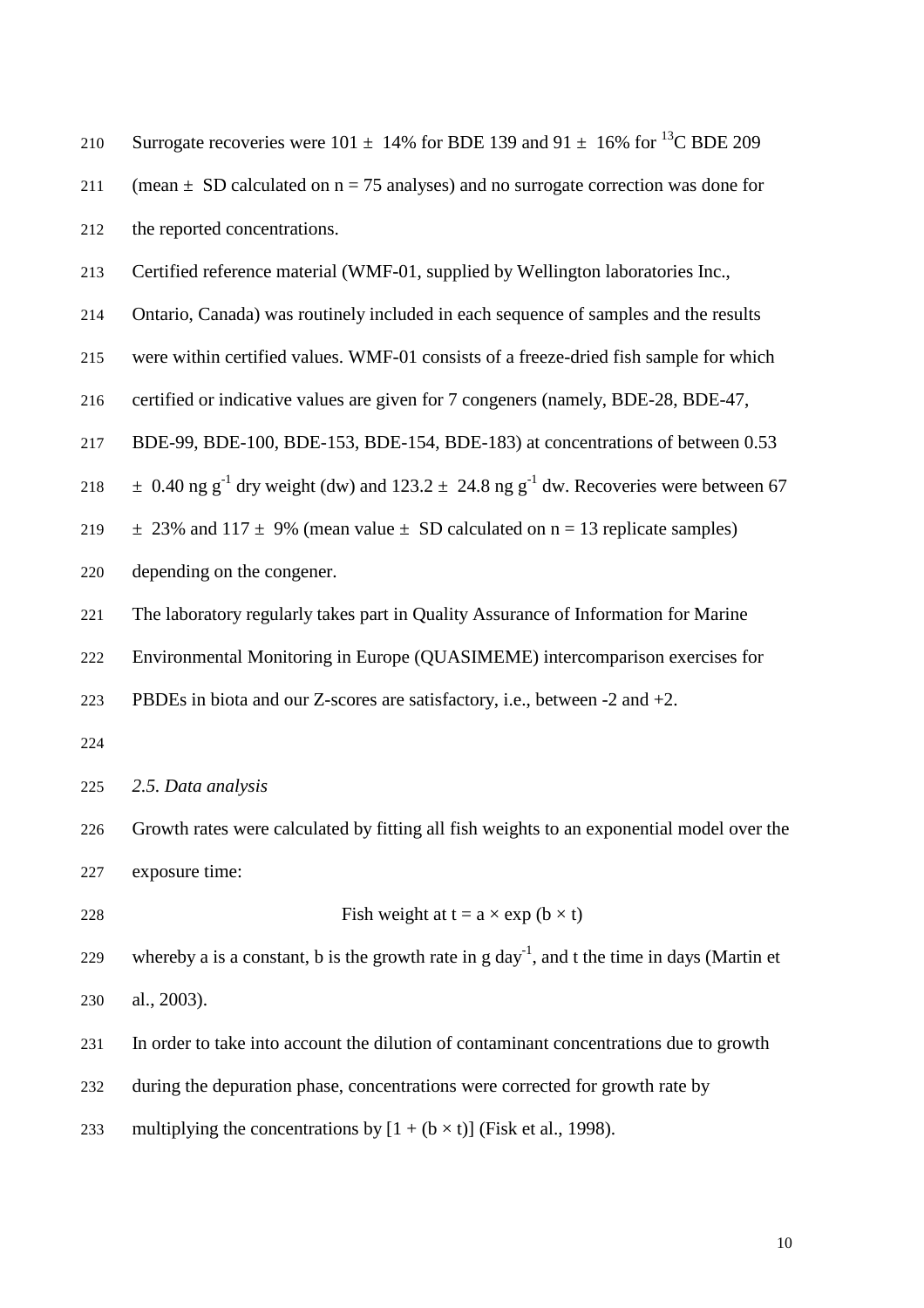234 Depuration rate coefficients  $(k_d)$  were calculated by fitting the data to a first-order decay curve:

$$
236 \qquad \qquad \ln \text{(concentration)} = a + (k_d \times t)
$$

237 whereby a is a constant,  $k_d$  is the depuration rate coefficient and t is the exposure time

(days) (Fisk et al., 1998).

Depuration half-lives were calculated on the exponential part of the depuration curve using:

241 
$$
t_{1/2} = \frac{\ln(2)}{k_d}
$$

Apparent (i.e., net) AEs were calculated throughout the exposure period using the following equation (from Tomy et al., 2004):

244 AE (
$$
\%
$$
) =  $\frac{(C_{\text{fish}}) \times (\text{fish body weight})}{(C_{\text{food}}) \times (\text{cumulative mass of ingested feed})}$ 

245 where  $C_{fish}$  (ng  $g^{-1}$  ww) is the concentration in fish and  $C_{food}$  (ng  $g^{-1}$  ww) the concentration in food. PBDE concentrations in fish were calculated using the concentrations determined separately in liver and muscle, the fish liver weight and the fish muscle weight, which was estimated to be the whole body weight minus the liver weight. Remaining fish parts were not kept for contaminant analysis, and were therefore not taken into account for concentration calculations.

PBDE concentrations determined in fish tissues were not normalized to total lipid content, due to higher variations of these concentrations when normalized to lipid content.

#### **3. Results and Discussion**

*3.1. Fish health and growth parameters*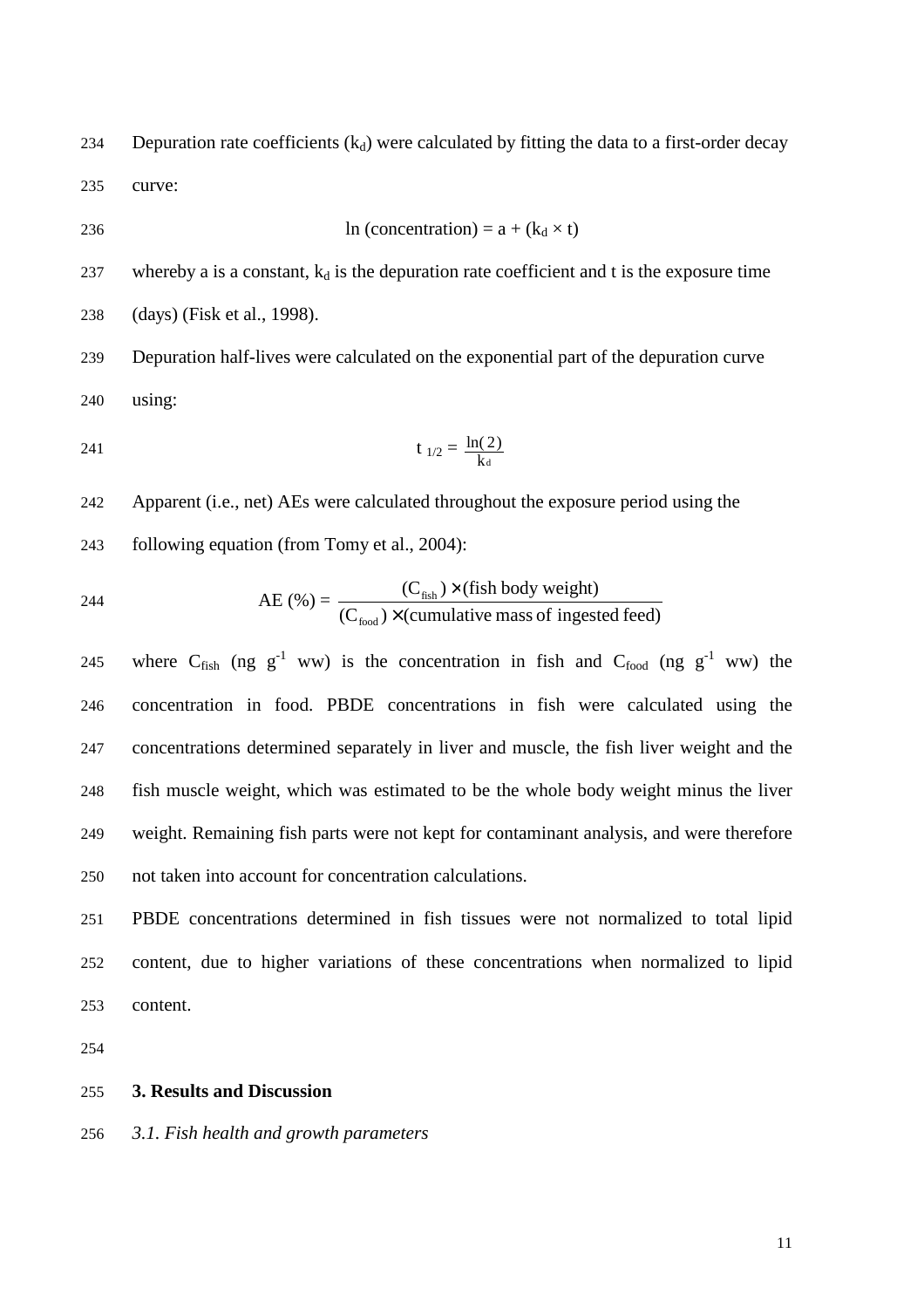Fish health and growth parameters are presented in Table 2 up to day 168. Because of a 258 smaller number of fish available for PBDE analysis at day 233 ( $n=16$  and  $n=6$  for PBDE and solvent-control tanks, respectively), parameters are presented for fish maintained up to day 168. Mortality was low throughout the experiment (< 2% of initial fish numbers) for all conditions (PBDE exposure, solvent-control and control tanks). No 262 significant differences (Paired Student's t-test;  $p < 0.05$ ) were observed in fish growth, liver somatic index and condition index between fish exposed to PBDE-spiked food and both control fish. Total lipid content in muscle and liver tissue was determined on each pooled sample and did not show any significant trends over the time period or in relation to exposure conditions. As experimental parameters for health were good and similar for all conditions throughout the experiment, the results of PBDE accumulation and depuration in fish obtained in all conditions could be compared all together. Fish growth obeyed an exponential kinetic law for PBDE-exposed fish and both control 270 fish. However, fish growth rate calculated at day 233 was lower  $(0.0058 \text{ g day}^{-1})$  than 271 fish growth rate calculated up to day 168  $(0.0076 \text{ g day}^{-1})$ . Contaminant concentrations were therefore corrected for growth using the two different growth rates.

*3.2. Bioaccumulation and depuration kinetic parameters* 

Concentrations of PBDE congeners used to spike food were determined in control fish:

276 they ranged from 0.003 ng  $g^{-1}$  ww for BDE-153 to 0.093 ng  $g^{-1}$  ww for BDE-47

(estimated in whole body). Since concentrations in control fish and solvent-control fish

278 showed no significant difference (Paired Student's t-test;  $p < 0.05$ ), they were

considered all together. All congeners administered in spiked food were detected in both

the muscle and liver of exposed fish, at higher concentrations than in control fish (Fig.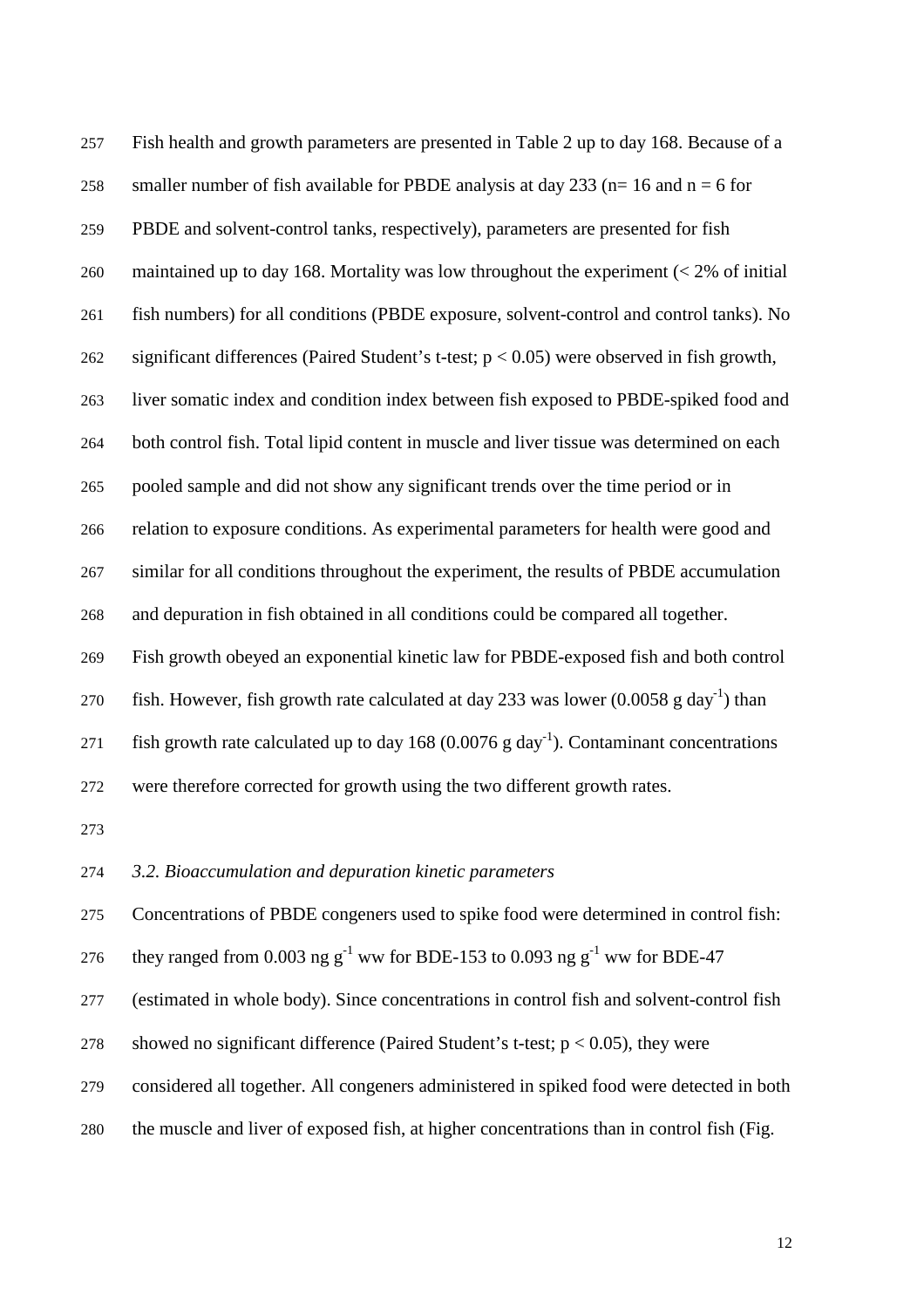281 1). The highest concentrations were in the 2.8-10.6 ng  $g^{-1}$  ww range for tri- to hexa-282 BDEs, depending on the congeners, and 0.06 ng  $g^{-1}$  ww for BDE-209. These maximum concentrations were generally observed at the end of the exposure period (84 days). Increased concentrations of all congeners were detected in the samples after 7 days of exposure, revealing a fast food uptake and assimilation. As shown in Fig. 1, linear PBDE accumulation kinetics were observed in fish during the exposure phase (3 months) followed by an exponential decrease during the depuration phase (5 months). Similar kinetics, contamination levels and standard deviations were observed for BDE-47 and BDE-28 (data not shown). No steady-state was achieved for any congener during the 3-month exposure time. The observed depuration curves showed two-stage depuration kinetics, with a fast initial depuration up to day 112 (i.e., 28 days of depuration), followed by a slower depuration rate until the end of the experiment and reaching an apparent steady-state. At the later stage of the depuration phase, most congeners showed an increase of their concentrations. This may have been enhanced by the lower growth rate used at day 233 for correction of the concentrations. The uptake and depuration curves observed in this experiment were typical of those observed by other authors during bioaccumulation studies of hydrophobic contaminants in fish (Fisk et al., 1998; Tomy et al., 2004).

Assimilation, depuration rate constants and half-lives are presented in Table 3. Half-

lives ranged from 37 days for BDE-99 to 86 days for BDE-28. These values were

slightly higher than those previously reported for juvenile carp (*Cyprinus carpio*) of

initial body masses of 17-18 g exposed to food spiked at 100 ng  $g^{-1}$  ww per PBDE

congener (Stapleton et al., 2004a). In juvenile lake trout exposed to low-dose (1-3 ng  $g^{-1}$ )

dw) contaminated food, Tomy et al. (2004) reported half-lives of between 39 and 115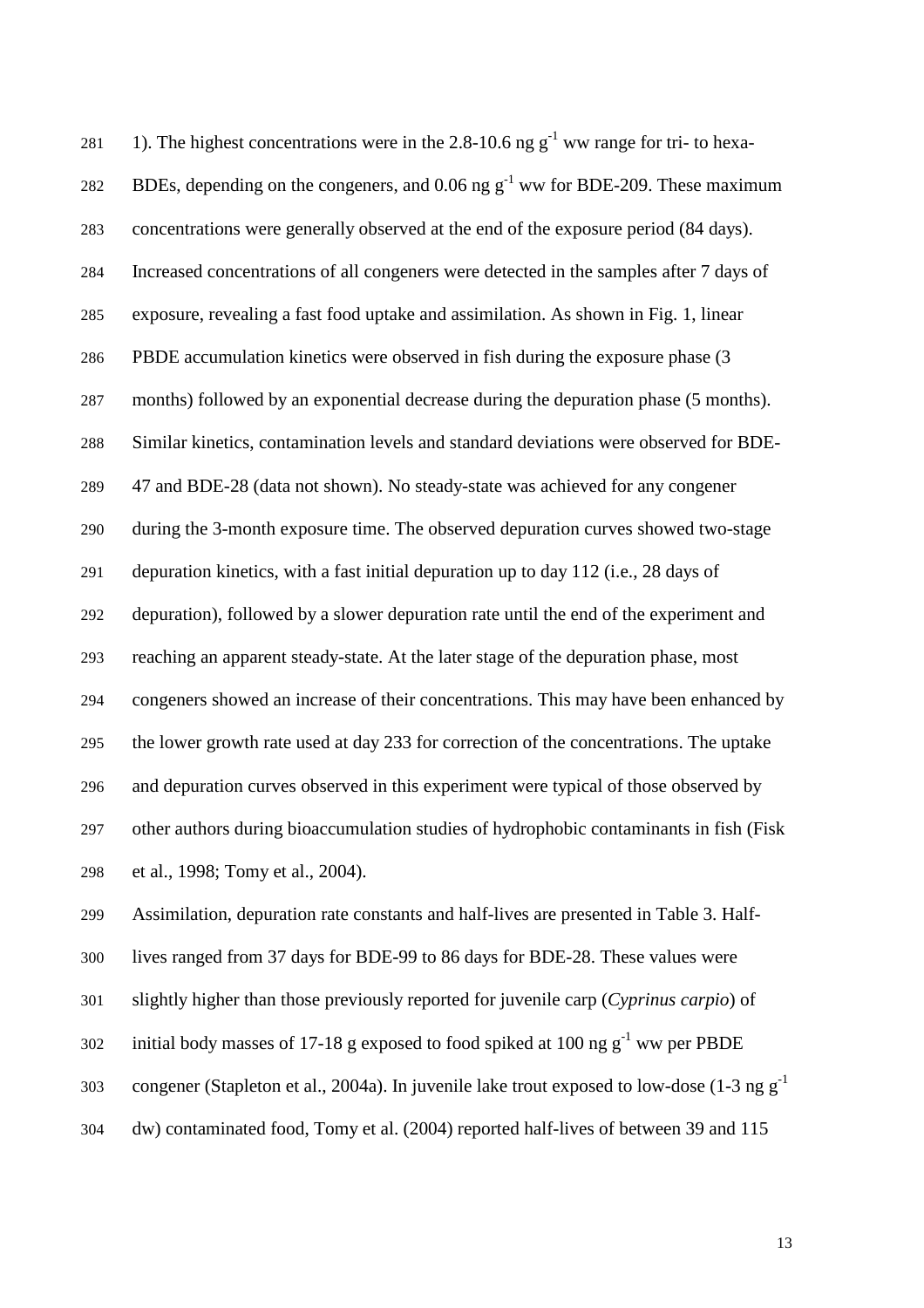days for the same congeners as in our experiment, while half-lives were higher for the same fish exposed at higher doses (6-27 ng  $g^{-1}$  dw), i.e., in the 26-346 days range. In our experiment, fish were exposed to higher doses, i.e., in the 100-200 ng  $g^{-1}$  ww range, but 308 smaller fish (mean weights  $17 \pm 5$  g) than in Tomy et al. (2004) experiment (55  $\pm 5$  g) were studied, which may lead to higher depuration rates and hence lower half-lives (Sijm and van der Linde, 1995; Fisk et al., 1998).

Apparent assimilation rates, estimated in whole fish body from concentrations determined in muscle and liver separately, were calculated using a linear regression 313 relationship: they were in the  $(3.1\n-12.4) \times 10^{-2}$  ng g<sup>-1</sup> day<sup>-1</sup> range for tetra- to hexa-BDEs 314 and much lower for BDE-209 (i.e.,  $0.08 \times 10^{-2}$  ng g<sup>-1</sup> day<sup>-1</sup>). Apparent depuration rates 315 in whole body were in the  $(0.81-1.85) \times 10^{-2}$  ng g<sup>-1</sup> day<sup>-1</sup> range, hence of a similar order to those reported by Stapleton et al. (2004a) in juvenile carp and by Tomy et al. (2004) in juvenile lake trout. Previously published studies have shown that depuration rates and 318 half-lives varied inversely with hydrophobicity, estimated with  $log K_{ow}$ , with a 319 maximum half-life for  $\log K_{ow}$  of around 7 and slower depuration kinetics for highly hydrophobic compounds (Fisk et al., 1998, Stapleton et al., 2004a). In this study, no significant relationship was observed between calculated PBDE half-lives or depuration 322 rates and  $log K_{ow}$ , molecular weight or number of bromine atoms. This coincides with the results presented by Tomy et al. (2004). The absence of relationship observed in our study is probably due to the biotransformation of certain congeners. Generally speaking, debromination would enhance the depuration rates of metabolised congeners and lower the depuration rates of the subsequently-produced debrominated metabolites. Accumulation and depuration kinetics were also determined separately in muscle and

liver. Interestingly, although the accumulation of all congeners followed a linear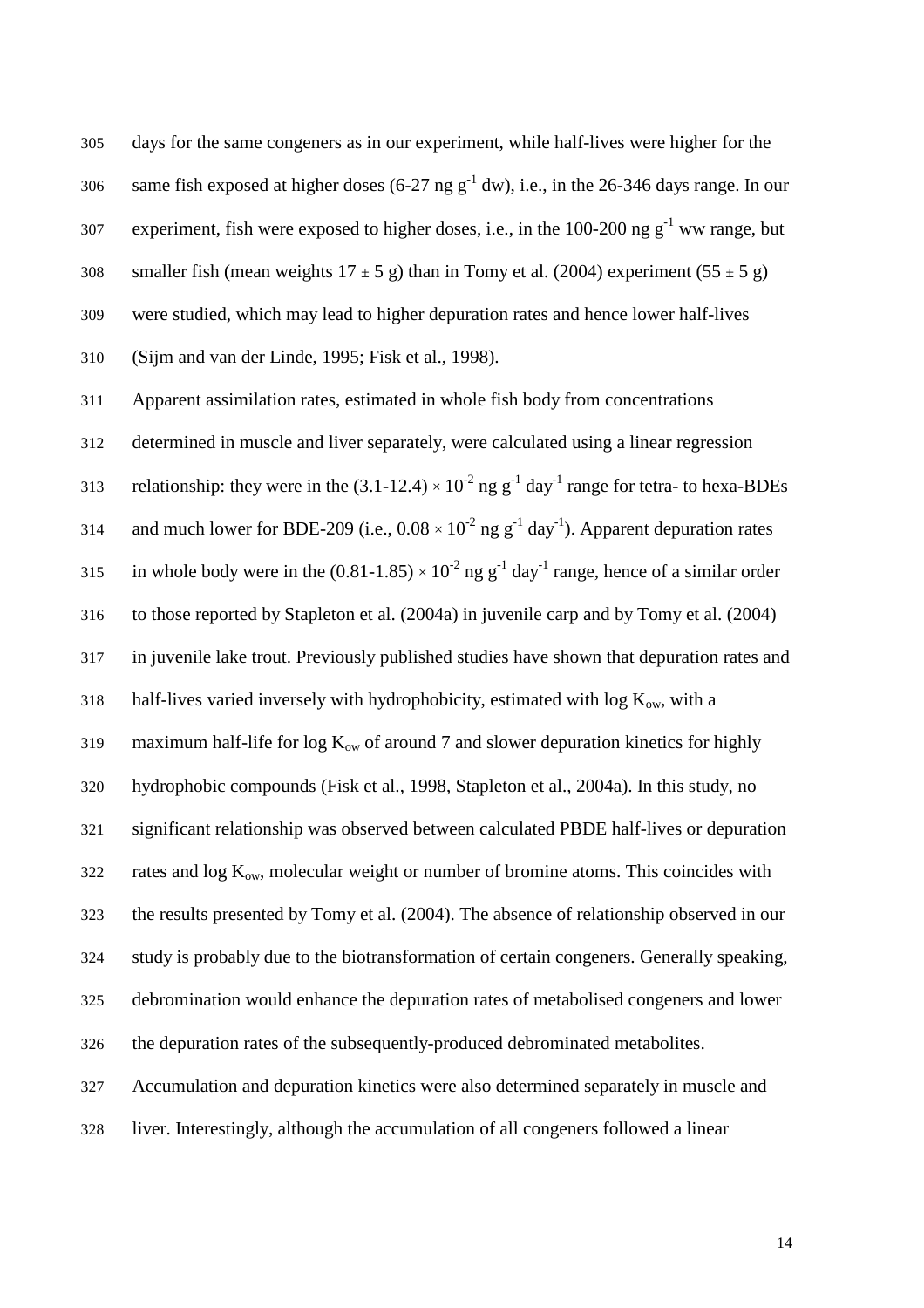increase in muscle, some differences between congeners were noted in liver. BDE-28, BDE-47 and BDE-100 showed linear increases, whereas BDE-99 and BDE-153 showed a two-stage increase, with a rapid linear increase during the first two weeks of exposure, followed by a decrease in the accumulation rates (as illustrated for BDE-99 and BDE-153 in Fig.2). After the first two weeks, BDE-99 accumulation rate nearly reached a steady-state. This would suggest an initial rapid assimilation of these two congeners in the liver, followed by a slow-down due to metabolism. BDE-99 and BDE-153 assimilation rates in liver were therefore estimated for both sections of the assimilation curve and showed much lower values after day 14 (Table 3). Assimilation rates in liver for all congeners were higher than those estimated in the whole body, especially for BDE-99 and BDE-153 during the first two weeks of exposure (Table 3). Antunes et al. 340 (2008) reported higher assimilation rates for contaminants with high log  $K_{ow}$  in liver than in muscle. Similar observations could be made in our experiment, as illustrated in Fig. 3 by the ratio of BDE-100 concentrations in liver versus those in muscle: this ratio increased sharply between day 0 and day 8, then decreased until the end of the exposure time. Interestingly, this phenomenon was not observed for BDE-28 during the exposure time (Fig. 3), indicating that higher brominated congeners accumulate more easily in liver than lower brominated congeners. Depuration kinetics also showed some differences between the two tissues (see SI for illustration): while depuration started in muscle after day 91 (i.e., 7 days after the termination of the exposure), depuration in liver started immediately after exposure to PBDEs had ceased (i.e., after day 84). While in muscle, all congeners showed the same depuration curve, differences could be noticed in liver, in which the concentrations of the lower brominated congeners BDE-28 and BDE-47 showed no decrease during the depuration period, while other congeners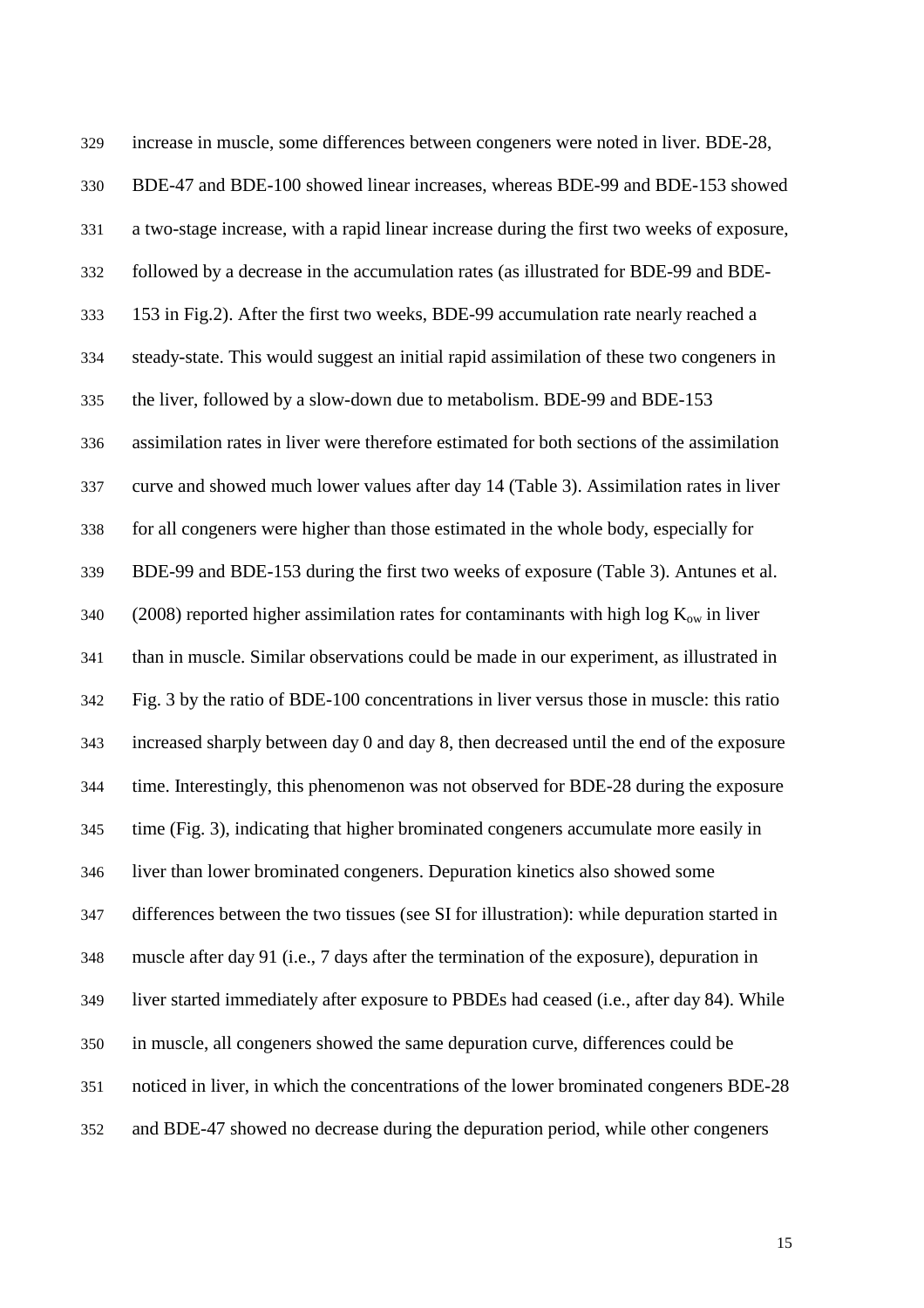exhibited a quick decrease between day 84 and day 91, followed by a stabilisation of the concentrations.

### *3.3. Biotransformation of PBDE congeners in fish*

BDE-28, BDE-47 and BDE-100, administered at similar levels in food (circa 100 ng  $g^{-1}$ ww), were measured at similar levels in fish, whereas BDE-99, which was also present 359 at circa 100 ng  $g^{-1}$  ww in food, showed lower concentrations in fish (Fig. 1). This may be explained by a lower AE or by rapid transformation in fish. Some authors have shown that BDE-99 is either not assimilated, as in juvenile carp (Stapleton et al., 2004a), or degraded to lower brominated congeners, as in Chinook salmon (*Onchorhynchus tshawytscha)* and common carp (Stapleton et al., 2004c; Browne et al., 2009). Assimilation is partly controlled by passive diffusion and also by mediated uptake (Gobas et al., 1993; Burreau et al., 1997). Since passive diffusion is related to molecule physicochemical properties, BDE-99 and BDE-100 assimilation should be relatively similar. The lower assimilation observed for BDE-99 was hence probably due to its biotransformation in sole. BDE-153 was given at ca 200 ng  $g^{-1}$  ww in food, but was present in fish tissues at similar levels to BDE-28, BDE-47 and BDE-100. BDE- (200 ng g<sup>-1</sup> ww in food) was detected at the lowest concentrations in exposed fish, and these concentrations were still higher than those determined in control fish (Fig.1). The lower concentrations observed for BDE-153 and BDE-209 in comparison to exposure levels may be due to a combined effect of physicochemical properties (higher molecular weight, log  $K_{ow}$ , number of bromine atoms) and biotransformation. This issue will be further discussed below.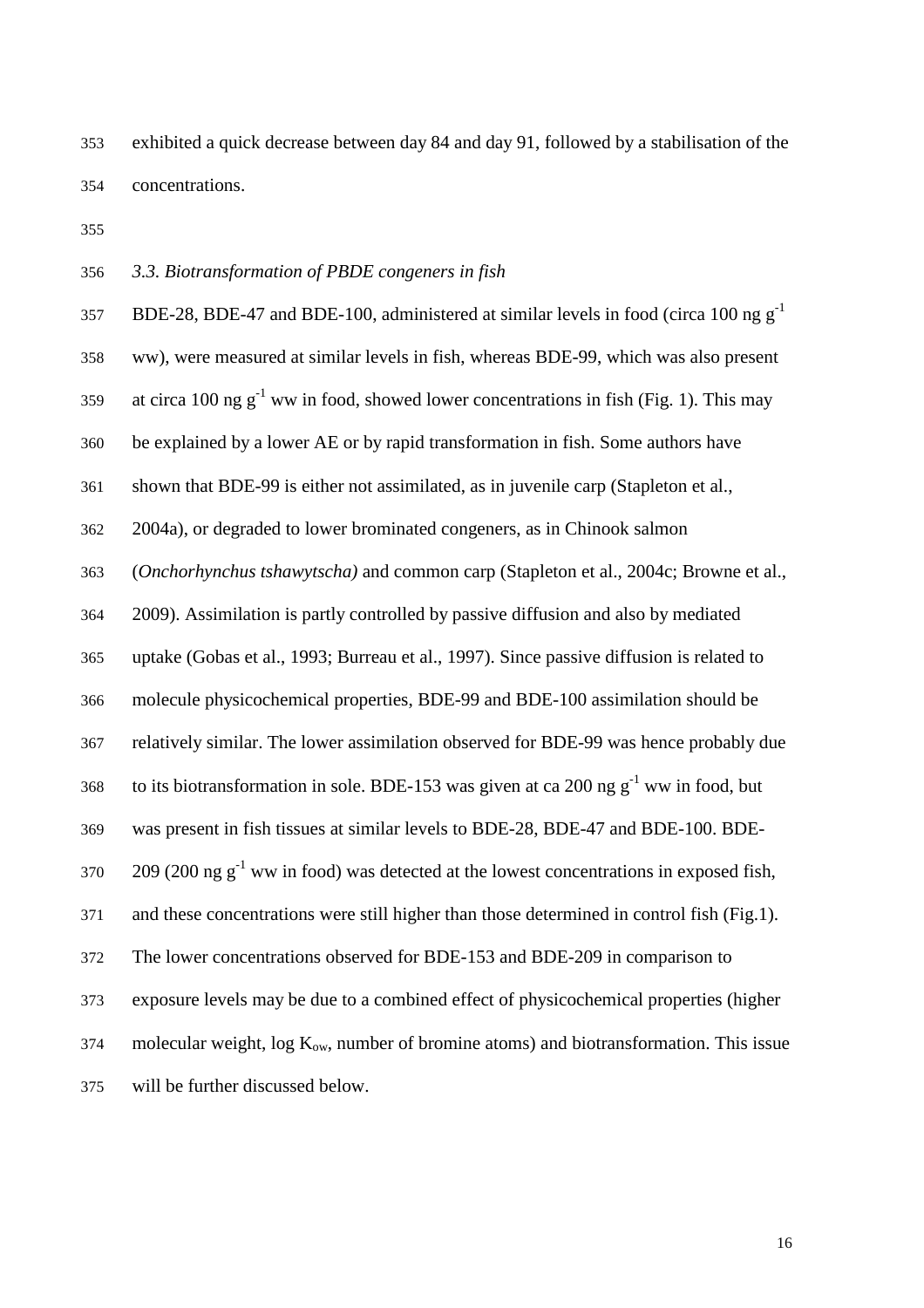| 376 | Moreover, certain PBDE congeners not added to the spiked food were detected                       |
|-----|---------------------------------------------------------------------------------------------------|
| 377 | throughout the whole study period in fish exposed to spiked food. They include two                |
| 378 | tetra-brominated congeners (BDE-49 and one unidentified -Tetra-1), one penta-                     |
| 379 | brominated congener (Penta-1), the hexa-brominated BDE-154, two hepta-brominated                  |
| 380 | congeners (BDE-183, Hepta-1), and the octa-brominated BDE-202. These congeners                    |
| 381 | were present in exposed fish at higher concentrations than in control fish (Fig. 1); the          |
| 382 | concentrations of BDE-183, Hepta-1 and BDE-202 were below the MDL (i.e., < 0.001                  |
| 383 | ng g <sup>-1</sup> ww), while BDE-49, Tetra-1, Penta-1, and BDE-154 concentrations ranged from    |
| 384 | 0.003 ng $g^{-1}$ ww for Tetra-1 and Penta-1 to 0.03 ng $g^{-1}$ ww for BDE-49. Identification of |
| 385 | these congeners was confirmed by High Resolution Mass Spectrometry (HRMS). Since                  |
| 386 | congeners Tetra-1, Penta-1, Hepta-1 could not be identified against authentic standards,          |
| 387 | they were quantified relative to BDE-49, BDE-100 and BDE-183 calibration curves,                  |
| 388 | respectively. BDE-202, which was not present in the calibration solution used for                 |
| 389 | quantification by GC/ECNI-MS, was quantified relative to BDE-183.                                 |
| 390 | In order to check if these additional congeners were the result of accumulation from              |
| 391 | food or from metabolism in fish, theoretical concentrations in fish after 84 days of              |
| 392 | exposure were calculated. In order to do so, we considered the concentration determined           |
| 393 | in spiked food, or the MDL (i.e., 0.5 ng $g^{-1}$ ww, see Table 1) for congeners < MDL, the       |
| 394 | total biomass of fish at day 84, and the total mass of food given to the fish up to day 84.       |
| 395 | Theoretical concentrations were corrected for the variation of AEs with $log Kow$ , using         |
| 396 | the relationship estimated in this study (see paragraph 3.5).                                     |
| 397 | BDE-154 was initially present in non-spiked food, at 0.043 ng $g^{-1}$ ww, and was                |
| 398 | determined in spiked food at a higher level (1 ng $g^{-1}$ ww, Table 1). This was most            |
|     |                                                                                                   |

probably explained by the presence of BDE-154 identified in BDE-99 solution used to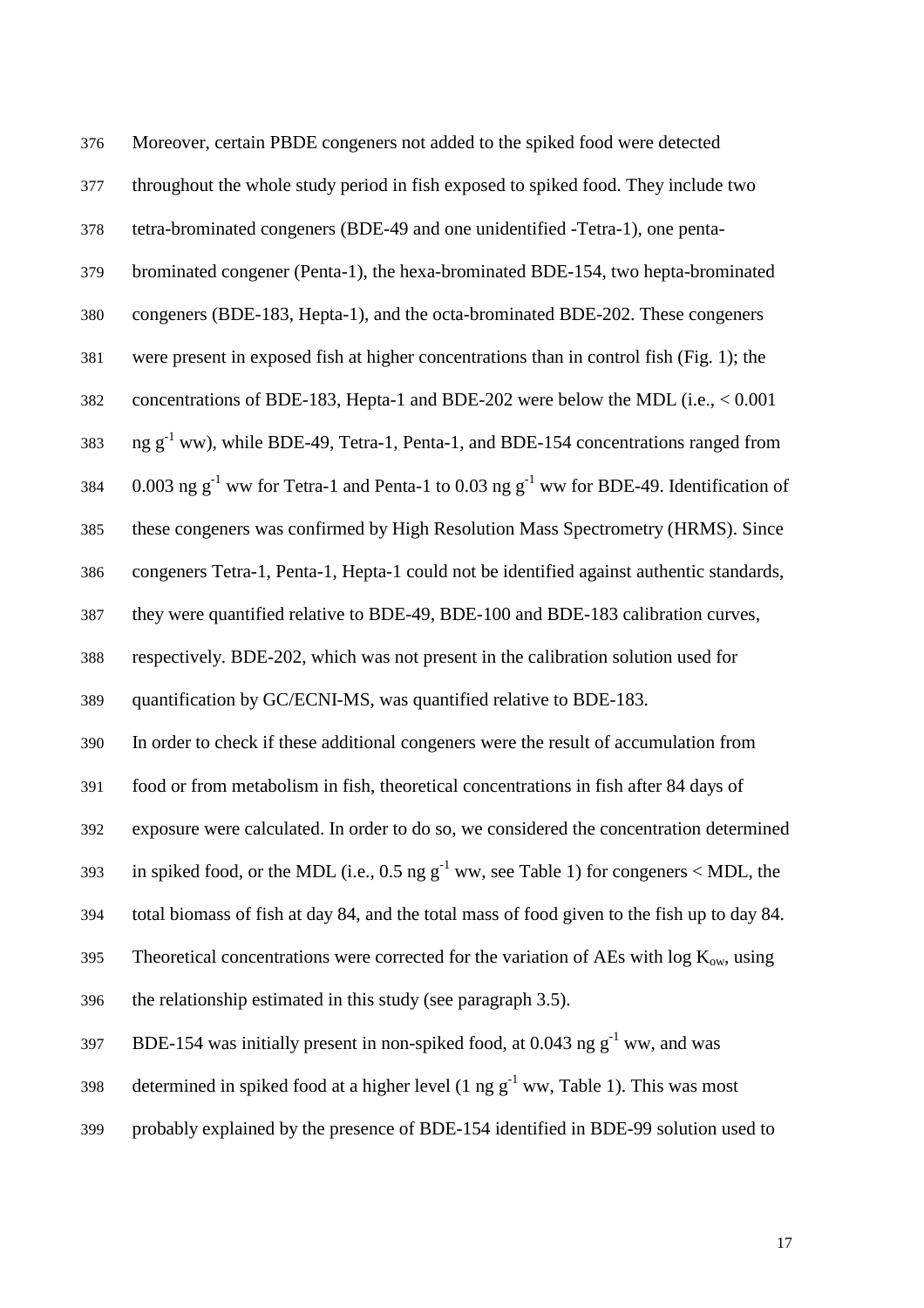spike food, at a level of circa 1% of BDE-99, which would give a theoretical 401 concentration in spiked food of around 1.5 ng  $g^{-1}$  ww. BDE-154 theoretical concentration calculated in fish after 84 days of exposure to spiked food would be circa 403 0.08 ng g<sup>-1</sup> ww, which is close to the concentration determined at that time (0.13 ng g<sup>-1</sup> 404 ww). BDE-183 was detected in spiked food at 1.5 ng  $g^{-1}$  ww, while it was not detected 405 (i.e.,  $\leq 0.005$  ng g<sup>-1</sup> ww) in non-spiked food. Its presence in spiked food is likely due to impurity in BDE-153 spiking solution (at circa 1% of BDE-153). BDE-183 theoretical 407 concentration in fish after 84 days would be circa 0.08 ng  $g^{-1}$  ww, while the measured 408 concentration at day 84 was 0.06 ng  $g^{-1}$  ww. Hence, BDE-154 and BDE-183 identified in fish fed spiked food resulted more probably from direct accumulation from food than from metabolism in fish. The same calculations were done for the other congeners (BDE-49, Tetra-1, Penta-1, Hepta-1 et BDE-202), showing that they were originating from metabolism in fish, as discussed below. The congeners originating from parent PBDE debromination showed similar increasing and decreasing profiles over time to the congeners given in food (Fig. 1). Their accumulation rates -or "bioformation" rates-, depuration rates and half-lives are presented in Table 4. Most exhibited lower accumulation rates than the parent congeners, while their depuration rates, estimated in the whole fish body, were of the same order of magnitude as those of the parent congeners. The increase in concentrations at day 233, which was observed for most parent PBDEs, was also observed for the debrominated congeners, especially for Tetra-1, Penta-1 and Hepta-1. *3.4. Debromination pathways*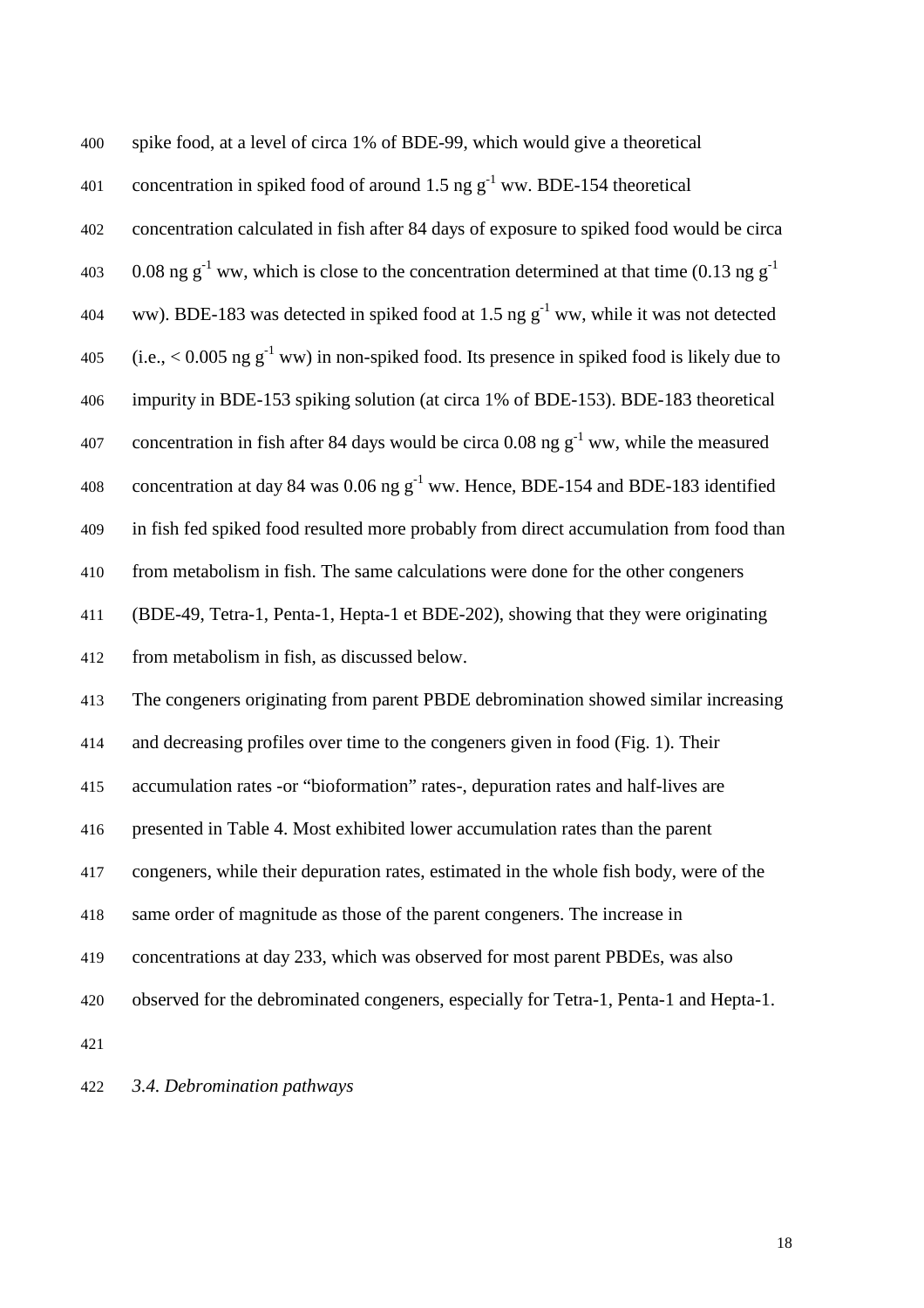During our experiment, although fish were exposed to a mix of PBDEs and not to single congeners, an attempt was made to explain the presence of the congeners thought to originate from the debromination of parent PBDEs.

Debromination of BDE-99 has already been shown in different fish species, although with different debromination pathways. For example, Chinook salmon debrominated BDE-99 into BDE-49, while common carp preferentially debrominated BDE-99 into

BDE-47 (Stapleton et al., 2004a; Benedict et al., 2007; Browne et al., 2009). In our

experiment, it is not unreasonable to assume that BDE-49 may originate from BDE-99.

However, debromination of BDE-153 into BDE-49 cannot be absolutely dismissed.

Further experiments during which fish would be exposed to only BDE-153 should be

conducted in order to verify this assumption. BDE-49 shows much higher levels in

exposed fish versus control fish (Fig.1). BDE-49 was present initially in non-spiked

435 food at 0.18 ng  $g^{-1}$  ww, and, due to a higher MDL, was not detected in spiked food

(Table 1). Using the calculation explained above, BDE-49 concentration in fish after 3

437 months of exposure to food would be 0.05 ng  $g^{-1}$  ww, hence far lower than the

438 concentration determined at day 84 (3.7 ng  $g^{-1}$  ww) in exposed fish. BDE-49 was

present at similar levels to BDE-99 in fish during the contamination phase and was even

higher during the depuration phase, which would indicate a high debromination rate of BDE-99 to BDE-49.

442 Tetra-1 was determined in exposed fish at 0.5 ng  $g^{-1}$  ww at day 84 (Fig. 1). This level could not result from the accumulation from food, as Tetra-1 was below the MDL in both non-spiked and spiked food (theoretical concentration in fish after 84 days of exposure would be 0.05 ng  $g^{-1}$  ww). The origin of Tetra-1 remains uncertain: it could originate from the direct loss of one bromine atom of one of the congeners given in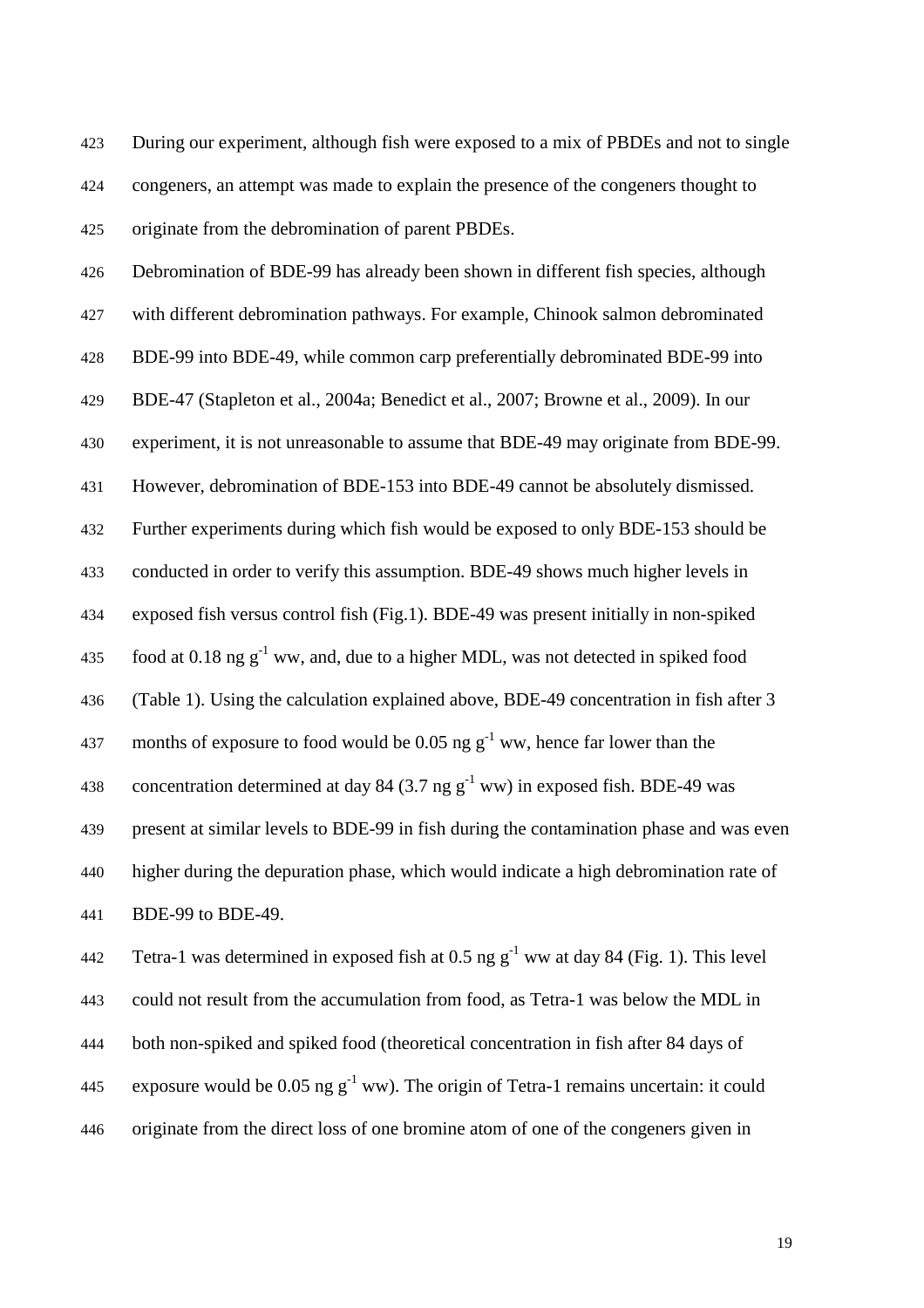food, or from successive and staggered debrominations from higher-brominated congeners.

Previously-published studies have reported BDE-209 debromination into lower

brominated congeners – mainly hexa- to nona-BDEs - in juvenile carp and rainbow

trout (*Oncorhynchus mykiss*) (Kierkegaard et al., 1999; Stapleton et al., 2004c; Tomy et

al., 2004; Stapleton et al., 2006). In our experiment, several PBDEs could originate

from BDE-209.

454 The Penta-1 congener was detected in all samples at concentrations of up to 2.5 ng  $g^{-1}$ ww at the end of the exposure time. Similarly to BDE-49, Penta-1 was identified in non-456 spiked food, at 0.022 ng  $g^{-1}$  ww, and was below the MDL in spiked food (Table 1). The theoretical concentration in fish at the end of the exposure period would be 0.04 ng  $g^{-1}$ 458 ww, while Penta-1 was determined at 2.5 ng  $g^{-1}$  ww in the exposed fish at day 84. We can thus hypothesize that Penta-1 results from debromination in fish. BDE-209 could be a potential parent congener, although BDE-153 debromination could not be completely ruled out. Exposure of juvenile carp (*Cyprinus carpio*) to BDE-209 lead to the formation of one penta-brominated metabolite, and to similar congener profiles as those observed during our experiment (Stapleton et al., 2004c). Thus, in sole, Penta-1 could also originate from BDE-209. However, in our experiment, Penta-1 was determined at fairly high concentrations (up to 2.5 ng  $g^{-1}$  ww at day 84), which would therefore imply a high assimilation of BDE-209. Exposure to BDE-153 or BDE-209, individually, would be necessary to confirm the origin of Penta-1 in sole. Hepta-1 and BDE-202 theoretical concentrations were both estimated in exposed fish at 469 day 84 as 0.03 ng  $g^{-1}$  ww and 0.02 ng  $g^{-1}$  ww, respectively. Their concentrations

470 determined in exposed fish at day 84 were 0.17 ng  $g^{-1}$  ww and 0.07 ng  $g^{-1}$  ww,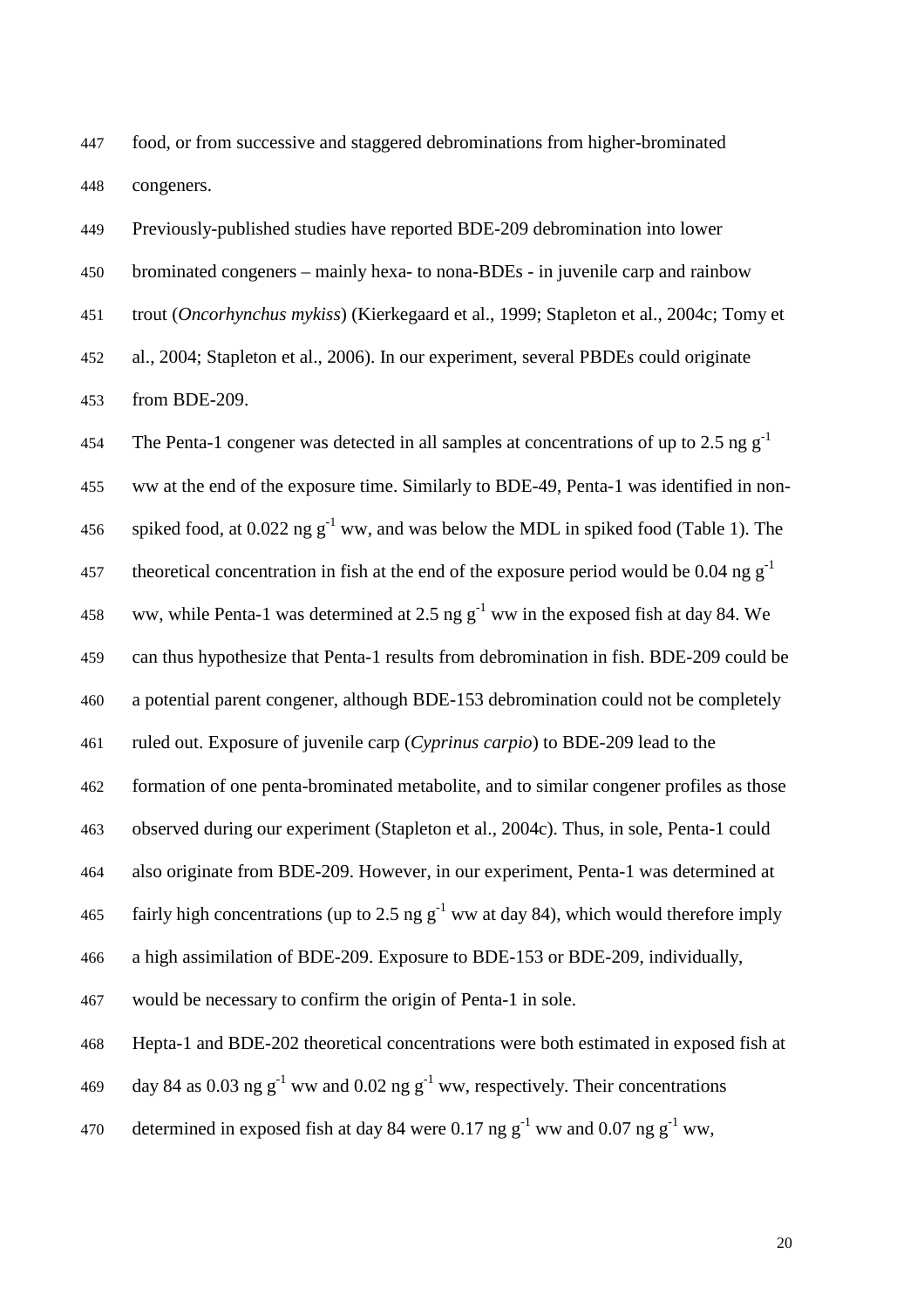respectively. We can then reasonably assume that both congeners originated mostly from BDE-209 debromination in fish. (Hepta-1 + BDE-202) / BDE-209 ratio showed an increase during the exposure period, followed by a stabilization during the depuration phase (Fig. 4). This ratio exhibited a higher value at day 233, in relation to the increase of Hepta-1 concentration observed at that time, and a higher variability, mostly due to low-level concentrations of BDE-209.

Information on the pathways and mechanisms of in vivo debromination in fish is still

scarce, although, as previously suggested by Stapleton et al. (2004c), one could assume

that PBDE debromination occurs via the removal of one bromine atom at a time.

Deiodinase enzymes - which regulate thyroid hormones- and the cytochrome P450

system may play a role in PBDE debromination in fish (Burreau et al., 2000, Tomy et

al., 2004; Benedict et al., 2007). Preferential removal of *meta*-substituted bromines

suggests that deiodinase enzyme systems may play a role in debromination (Stapleton et

al., 2004c). In our study, the hypothesized debromination pathways presented above

would suggest that debromination occurred via the removal of a Br atom in the *para*

position, i.e., during BDE-99 transformation into BDE-49 and during BDE-209

transformation into BDE-202.

*3.5. Assimilation efficiencies (AEs)* 

The apparent AEs of BDE-28, BDE-47, BDE-99, BDE-100 and BDE-153 were, on

average throughout the exposure time, in the 10-16% range, whereas BDE-209 showed

a lower value, i.e., 1.4% (Table 3). To take into account the biotransformation of BDE-

99 and BDE-209, and in accordance with the above discussion on hypothesized

debromination routes, these AEs were calculated in relation to the summed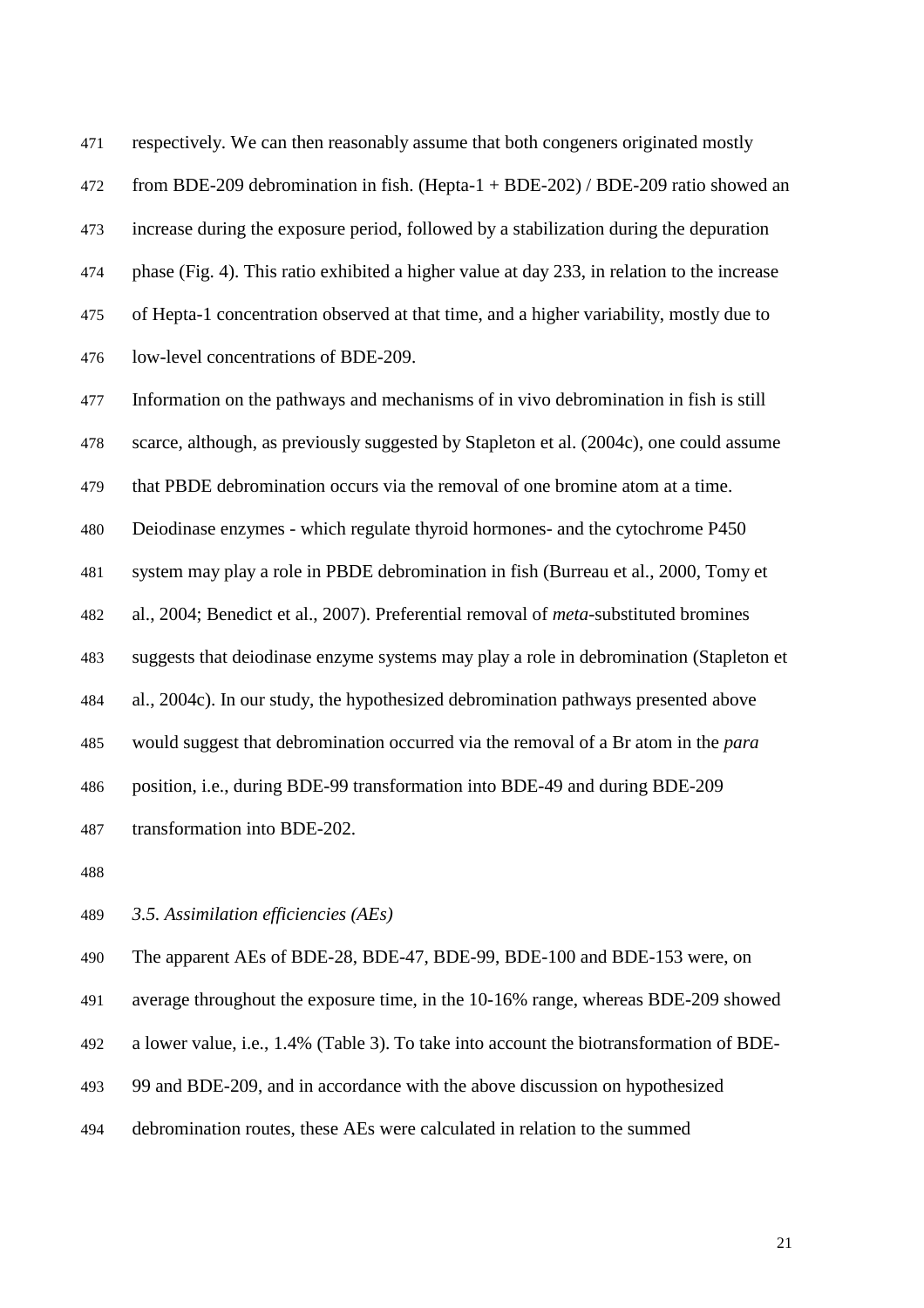495 concentrations of BDE-99 + BDE-49, and BDE-209 + Hepta-1 + BDE-202, respectively. They may very well be underestimated, as not all the debrominated metabolites were taken into account for the calculation. Hydroxylated metabolites were shown to be negligible (Munschy et al., 2010) and hence have not been considered for the estimation of AEs. On the other hand, AEs may be overestimated if some of the congeners to which fish were initially exposed through diet were also produced via debromination processes. However, the AEs calculated in this study did not show any increase throughout the exposure period for most congeners; if this had been the case, debromination of congeners into the ones to which the fish were exposed via spiked food could have occurred. Only the AEs calculated for BDE-209 showed an increase during the exposure time, varying from 0.4% at day 8 to 2.6% at day 84. Since BDE-209 have no precursor, and showed no increase in spiked food over time, this could be explained by the increase of Hepta-1 concentration relative to BDE-209 concentration with time (Fig. 1).

Unlike previously observed by various authors (Burreau et al., 1997; Stapleton et al., 2004a; Tomy et al., 2004), the AEs calculated in this study showed an inverse linear 511 relationship with  $log K_{ow}$  (Fig. 5), molecular weight and number of bromine atoms (not shown). Their values differed from those previously reported in the literature. Burreau et al. (1997) reported AEs of 90%, 60% and 40% for BDE-47, BDE-99 and BDE-153, respectively, in pike (*Esox lucius*). Stapleton et al. (2004a) found AEs of 20%, 93% and 4% for BDE-28, BDE-47 and BDE-153, respectively, in common carp, whereas BDE-99 was not assimilated at all. Tomy et al. (2004) reported AEs ranging from 31% for BDE-99 to 53% for BDE-28 in juvenile lake trout. BDE-209 was systematically found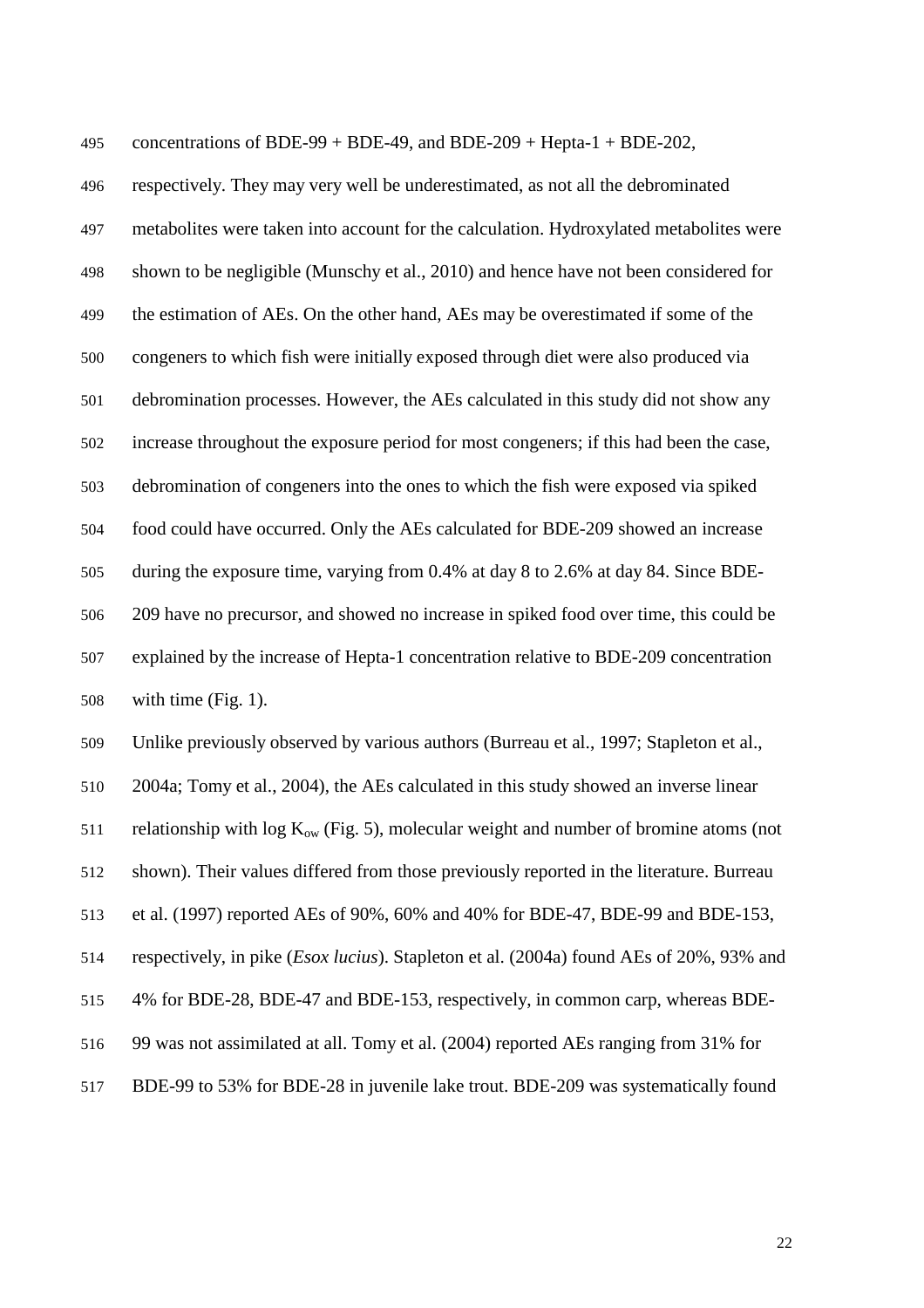to have lower AEs, ranging from less than 1% (Kierkegaard et al., 1999) to 5.2% (Tomy et al., 2004).

Estimation of AEs depends on numerous factors related to exposure parameters, such as contaminant levels in food and food quality. AEs calculated by Tomy et al. (2004) were generally lower when fish were exposed to low doses rather than high doses. Food lipid content is another parameter which may influence AEs, although the way in which this parameter influences efficiency is a matter of controversy (Burreau et al., 1997; Fisk et al., 1998; Gobas et al., 1993).

Additionally, AEs are influenced by the calculation method used to estimate whole body concentrations. While our calculations were based on concentrations determined separately in muscle and liver (as per Kierkegaard et al., 1999), other authors used either whole body (with emptied stomach cavity) and liver separately (Stapleton et al., 2004a), whole body minus the gastrointestinal tract (Burreau et al., 1997), or whole body minus liver and gastrointestinal tract (Tomy et al., 2004). Calculating whole fish body concentrations on the basis of concentrations determined separately in liver and muscle may lead to an underestimation of whole body contamination, especially if contaminants are stored in significant amounts in tissues not taken into account for the calculation, and if these tissues represent a significant mass versus fish body weight. Among the fish parts which had not been analysed in our study, and which may represent a significant accumulation compartment, is the tissue surrounding the fins. Observations conducted on dorsal and ventral fins under a microscope revealed lipid accumulation at the base of the fins in juvenile sole (personal communication). Boon et al. (1984) have shown that, in addition to the liver, gut, skin, carcass and interparietal fat may accumulate significant amounts of organic contaminants in sole. Our AEs may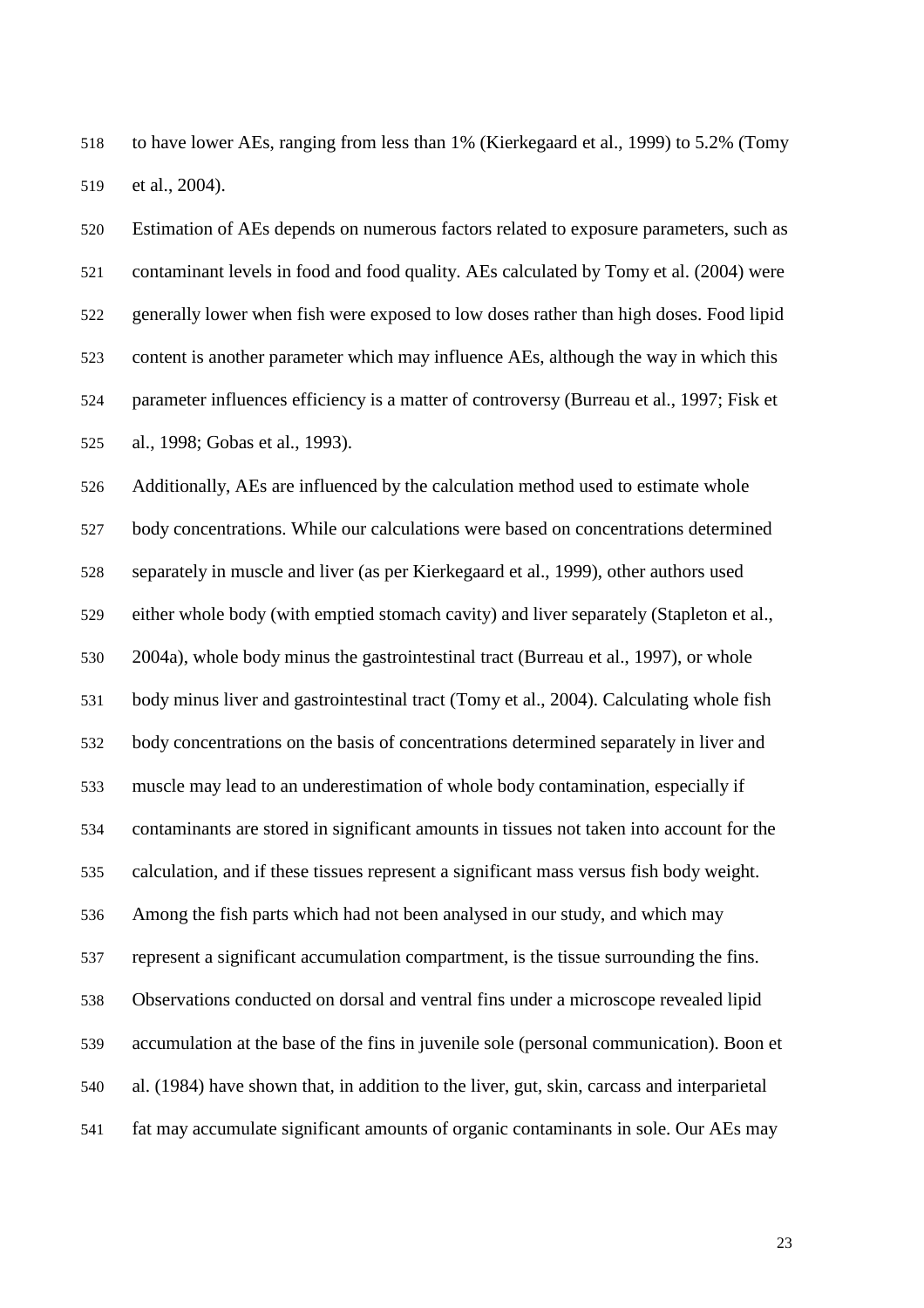therefore have been underestimated, mainly because they were calculated on the basis of contaminant concentrations in liver and muscle only. This underestimation may nevertheless be limited in view of the short exposure time in our experiment. The extent of contaminant accumulation in tissues other than muscle and liver is related to accumulation kinetics, which differ according to tissue type (Gobas et al., 1999). The relative contribution of various tissues to whole body PBDE concentrations over time in sole will be examined in more detail in the future.

#### **Conclusions**

The results obtained in our study demonstrated that juvenile sole accumulate PBDEs from diet in a linear manner, and that this accumulation is followed by an exponential decrease after exposure to PBDEs through diet has ceased. Apparent assimilation rates in fish were influenced by PBDE debromination, and showed different values in liver, compared to those estimated in whole body. The results also showed that juvenile sole have the ability to bio-transform certain PBDEs into debrominated congeners. The main debrominated metabolities found during this study were BDE-49 and an unknown pentabrominated congener; other tetra-brominated to octa-brominated congeners were also detected, at lower concentrations. In common sole, BDE-99 debromination may preferentially yield BDE-49, although BDE-49 could also originate from BDE-153 debromination. Sole was shown to assimilate BDE-209 and noticeably metabolise it into a series of lower brominated congeners. The hypothesized debromination pathways mainly involved the removal of one Br atom in the *para* position. AEs were influenced 564 by PBDE transformation in fish and were inversely correlated with log  $K_{ow}$ .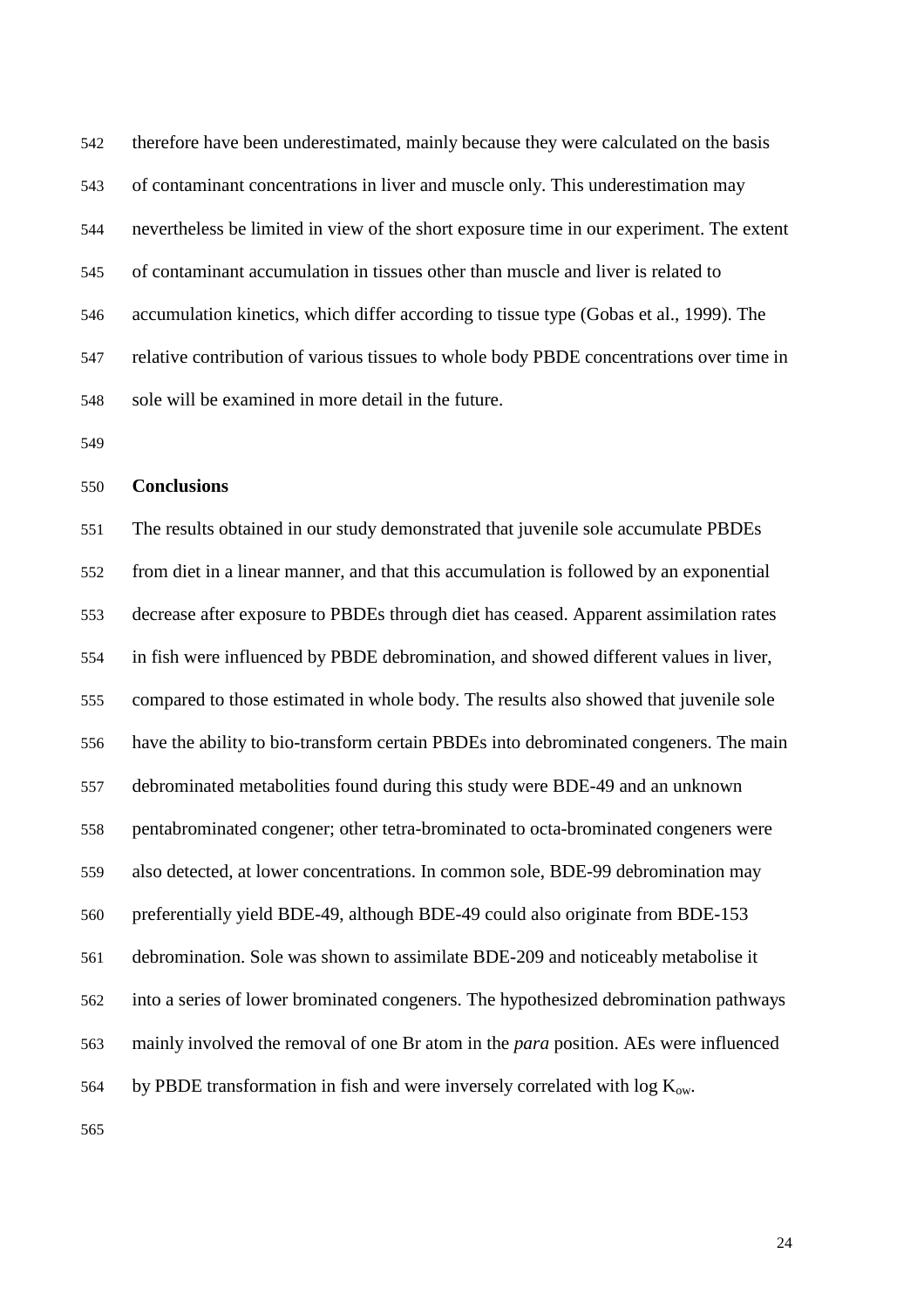#### *Acknowledgments*

- This research was funded by the "Agence Nationale pour la Recherche" in the
- framework of the "Vulnérabilité Milieux et Climat" project (ANR-06-PVULN-013).
- The authors would like to thank all the technical staff for their assistance in the
- experimental work and fish maintenance. Eric Durieux and Véronique Loizeau from
- Ifremer are gratefully acknowledged for their fruitful discussion on lipid distribution
- and PCB accumulation in fish, respectively. Laura Valentine from "English Assistance
- for Industry" is acknowledged for the English corrections made to the manuscript. We
- would also like to thank the anonymous reviewers for their assistance in this
- manuscript.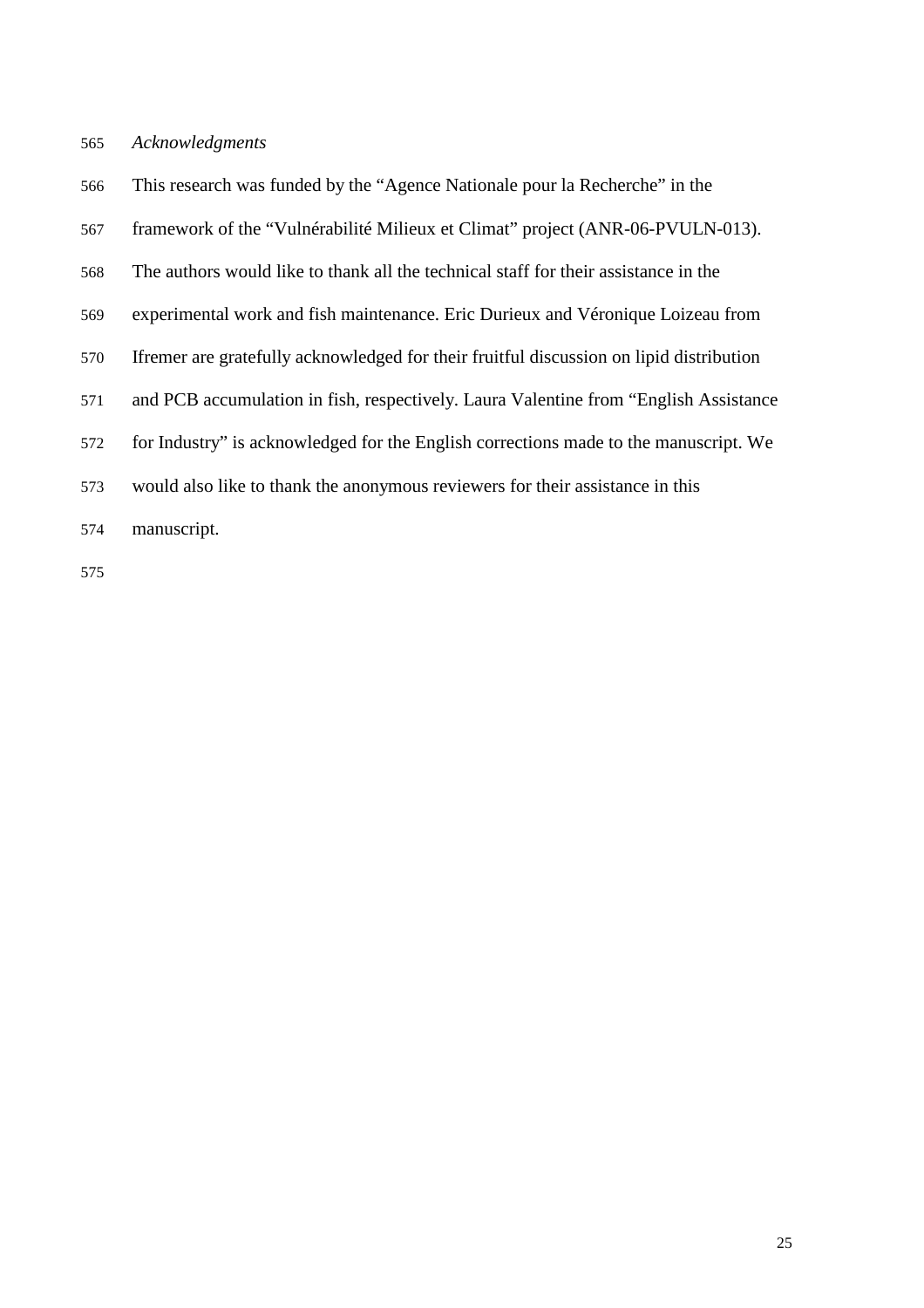#### **References**

| 576 | Antunes, P., Hendriks, A.J., Huijbregts, M.A.J., Gil, O., Reis-Henriques, M.A., 2008.  |
|-----|----------------------------------------------------------------------------------------|
| 577 | Organ-specific accumulation and elimination patterns of PCBs in adult seabass          |
| 578 | (Dicentrarchus labrax). Science of the Total Environment 407, 204-210.                 |
| 579 | Benedict, R.T., Stapleton, H.M., Letcher, R.J., Mitchelmore, C.L., 2007. Debromination |
| 580 | of polybrominated diphenyl ether-99 (BDE-99) in carp (Cyprinus carpio) microflora      |
| 581 | and microsomes. Chemosphere 69, 987-993.                                               |

- Boon, J.P., Oudejans, R.C.H.M., Duinker, J.C., 1984. Kinetics of individual
- polychlorinated biphenyl (PCB) components in juvenile sole (*Solea solea*) in relation
- to their concentrations in food and to lipid metabolism. Comparative Biochemistry
- and Physiology 79C, 131-142.
- Browne, E.P., Stapleton, H.M., Kelly, S.M., Tilton, S.C., Gallagher, E.P., 2009. In vitro
- hepatic metabolism of 2,2',4,4',5-pentabromodiphenyl ether (BDE-99) in Chinook
- salmon (*Onchorhynchus tshawytscha*). Aquatic toxicology 92, 281-287.
- BSEF, 2010. Bromine Science and Environmental Forum, www.bsef.com
- Burreau, S., Axelman, J., Broman, D., Jakobsson, E., 1997. Dietary uptake in pike
- (*Esox lucius*) of some polychlorinated biphenyls, polychlorinated naphthalenes and
- polybrominated diphenyl ethers administered in natural diet. Environmental
- Toxicology and Chemistry 16, 2508-2513.
- Burreau, S., Broman, D., Orn, U., 2000. Tissue distribution of 2,2'24,4'-
- tetrabromo<sup>[14</sup>C]diphenyl ether ( $\left[ {}^{14}C \right]$ -PBDE-47) in pike (*Esox lucius*) after dietary
- exposure a time series study using whole body autoradiography. Chemosphere 40,
- 977-985.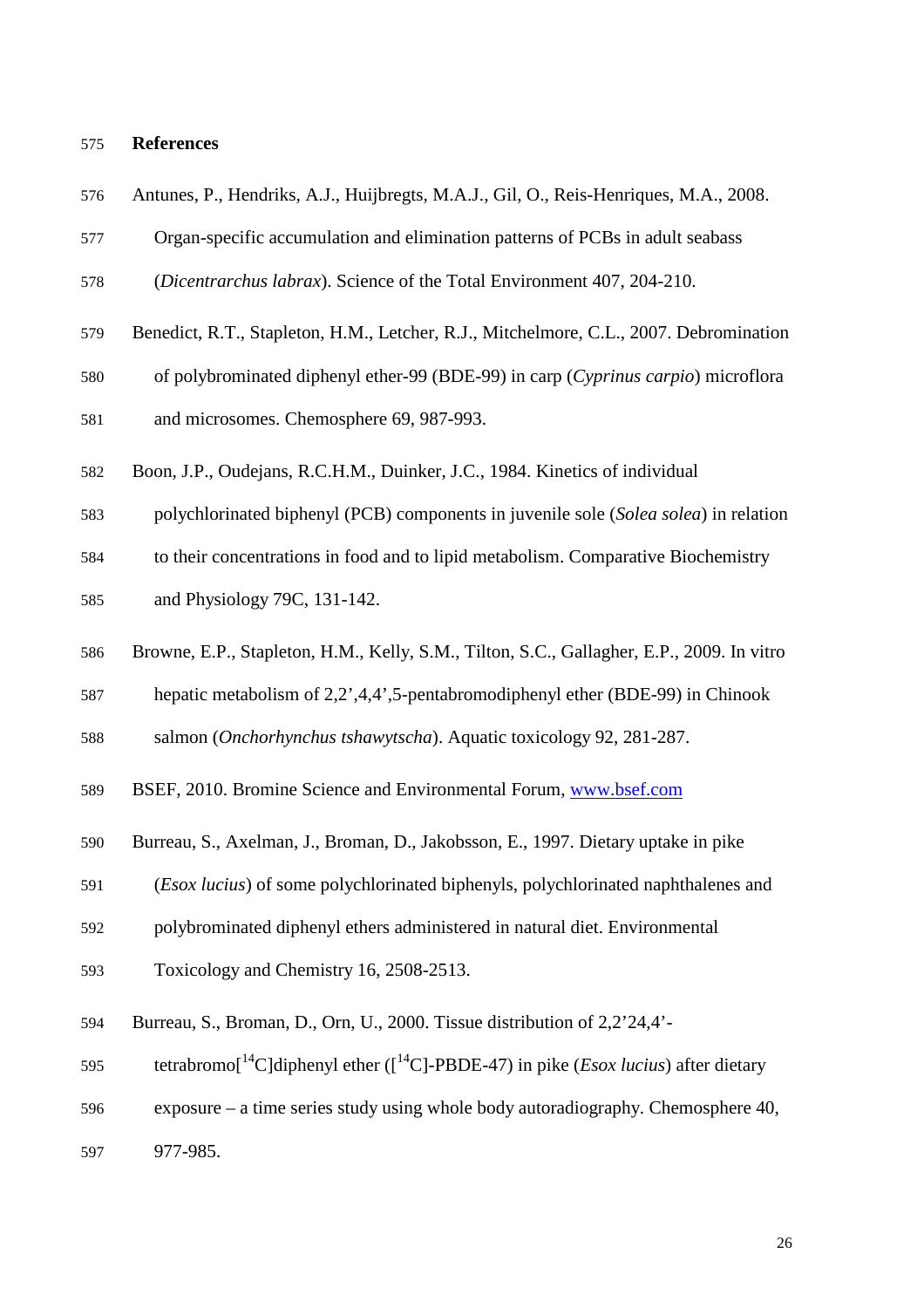| 598 | Coutteau, P., Robles, R., Spruyt, W., 2001. Ongrowing feed for Senegal sole (Solea   |
|-----|--------------------------------------------------------------------------------------|
| 599 | senegalensis Kaup). In: Abstracts of Contribution Presented at the International     |
| 600 | Conference Aquaculture Europe 2001. Special Publication no. 29. European             |
| 601 | Aquaculture Society, pp. 58-59.                                                      |
| 602 | Darnerud, P-O., Eriksen, G.S., Jóhannesson, T., Larsen, P.B., Viluksela, M., 2001.   |
| 603 | Polybrominated Diphenyl Ethers: Occurrence, Dietary Exposure, and Toxicology.        |
| 604 | Environ Health Perspectives 109 (suppl. 1), 49-68.                                   |
| 605 | Decision 2455/2001/EC of 20 November 2001 establishing a list of priority substances |
| 606 | in the field of water policy, Official Journal of the European Communities L 331,    |
| 607 | 15.12.2001, 1.                                                                       |
| 608 | de Wit, C.A., 2002. An overview of brominated flame retardants in the environment.   |
| 609 | Chemosphere 46, 583-624.                                                             |
| 610 | Directive 2003/11/EC of the European Parliament and of the Council of 6 February     |
| 611 | 2003. Official Journal of the European Union, L42/45-46.                             |
| 612 | Fisk, A.T., Norstrom, R.J., Cymbalisty, C.D., Muir, D.C.G., 1998. Dietary            |

- 
- accumulation and depuration of hydrophobic organochlorines: bioaccumulation
- parameters and their relationship with the octanol/water partition coefficient.
- Environmental Toxicology and Chemistry 17, 951-961.
- Folch, J., M. Lees, M., Sloane-Stanley, G.H., 1957. A simple method for the isolation
- and purification of total lipids from animal tissues. The Journal of Biological
- Chemistry 226, 497-509.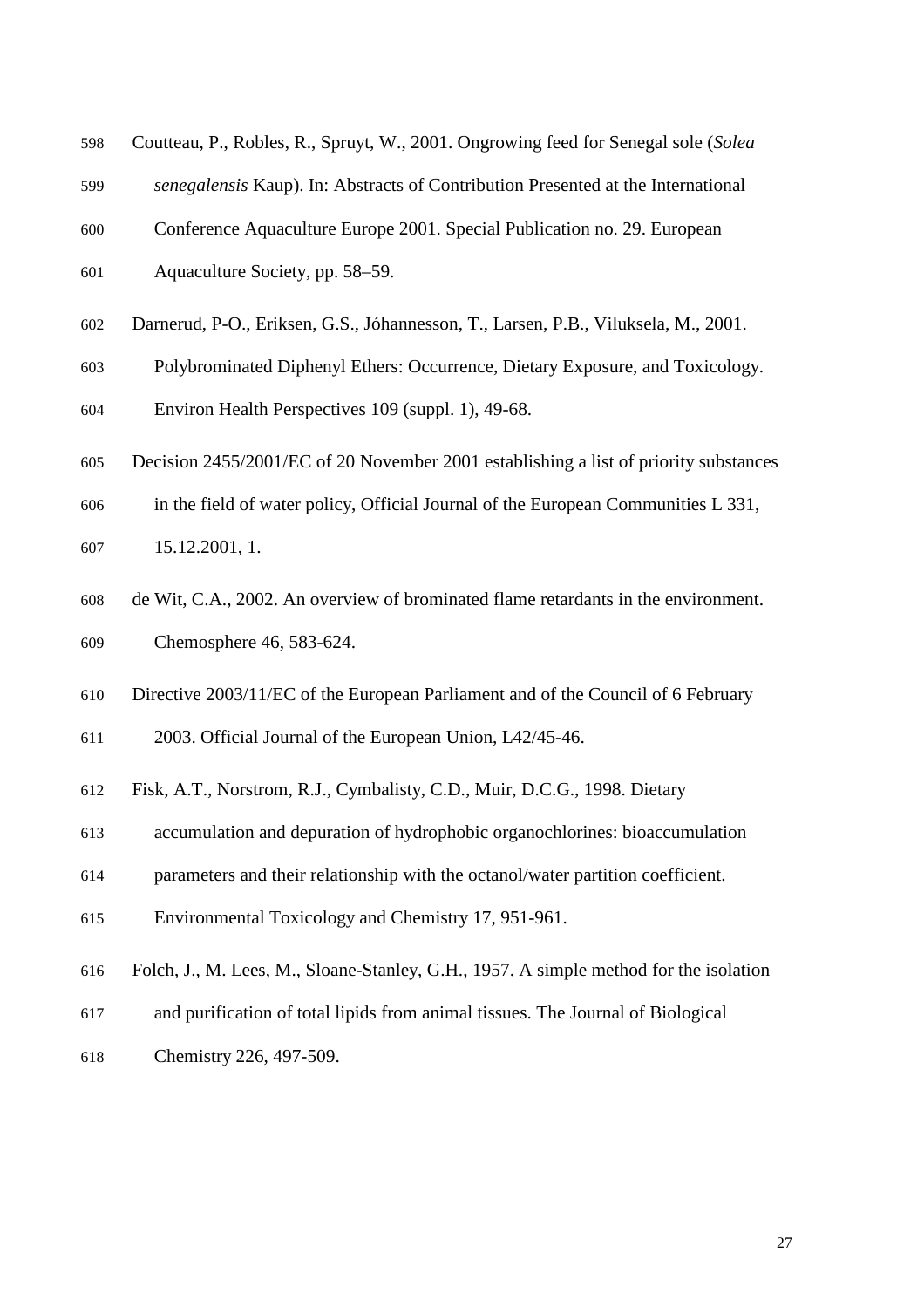| 619 | Gobas, F.A.P.C., McCorquodale, J.R., Haffner, G.D., 1993. Intestinal absorption and |
|-----|-------------------------------------------------------------------------------------|
| 620 | biomagnification of organochlorines. Environmental Toxicology and Chemistry 12,     |
| 621 | 567-576.                                                                            |

- Gobas, F.A.P.C., Wilcokson, J.B., Russell, R.W., Haffner, G.D., 1999. Mechanism of
- biomagnification in fish under laboratory and field conditions. Environmental
- Science and Technology 33, 133-141.
- Hites, R.A., 2004. Polybrominated diphenyl ethers in the environment and in people: a meta-analysis of concentrations. Environmental Science and Technology 38, 945- 956.
- Hong, S. H., Munschy, C., Kannan, N., Tixier, C.,Tronczynski, J., Héas-Moisan, K.,
- Shim, W.J., 2009. PCDD/F, PBDE, and nonylphenol contamination in a semi-
- enclosed bay (Masan Bay, South Korea) and a Mediterranean lagoon (Thau, France).
- Chemosphere 77, 854-862.
- 632 Johansson, I., Moisan, K., Guiot, N., Truquet, I., Munschy, C., Tronczyński, J., 2006.
- Polybrominated diphenyl ethers (PBDEs) in mussels from selected French coastal
- sites: 1981-2003. Chemosphere 64, 296-305.
- Kelly, B.C., Ikonomou, M.G., Blair, J.D., Gobas, F.A.P.C., 2008. Hydroxylated and
- methoxylated polybrominated diphenyl ethers in a Canadian Arctic marine food web.
- Environmental Science and Technology 42, 7069-7077.
- Kierkegaard, A., Balk, L, Tjärnlund, U., De Wit, C., Jansson, B., 1999. Dietary uptake
- and biological effects of decabromodiphenyl ether in rainbow trout (*Oncorhynchus*
- *mykiss*). Environmental Science and Technology 33, 1612-1617.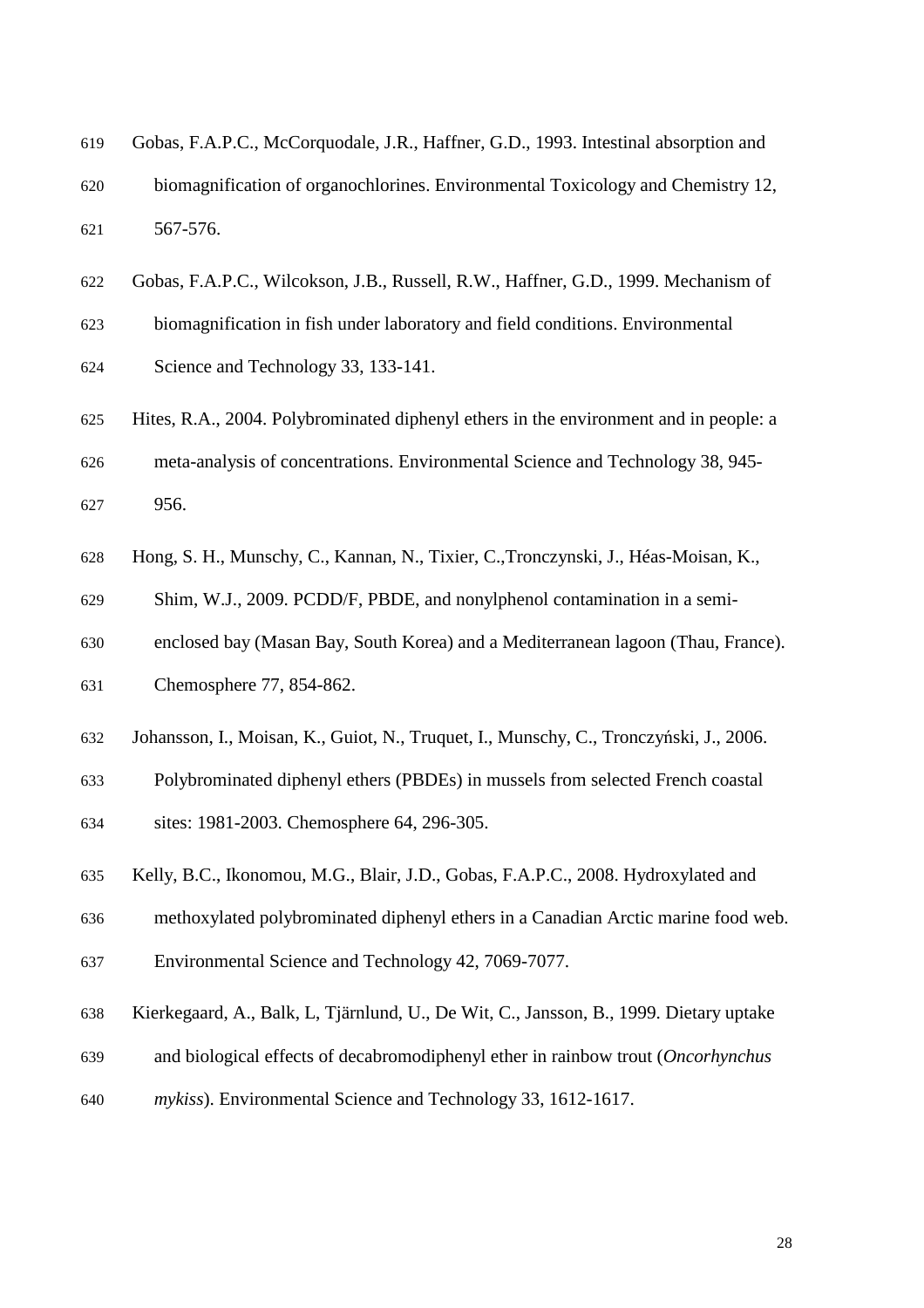- Law, R.L.J., Alaee, M., Allchin, C.R., Boon, J.P., Lebeuf, M., Lepom, P., Stern, G.A.,
- 2003. Levels and trends of polybrominated diphenylethers and other brominated
- flame retardants in wildlife. Environment International 29, 757-770.
- Law, R.J., Allchin, C.R., de Boer, J., Covaci, A., Herzke, D., Lepom, P., Morris, S.,
- Tronczynski, J., de Wit, C., 2006. Levels and Trends of Brominated Flame
- Retardants in the European Environment. Chemosphere 64, 187-208.
- Legler, J., 2008. New insights into the endocrine disrupting effects of brominated flame retardants. Chemosphere 73, 216-222.
- Martin, J.W., Mabury, S.A., Solomon, K.R., Muir, D.C.G., 2003. Dietary accumulation
- of perfluorinated acids in juvenile rainbow trout (*Oncorhynchus mykiss*). Environmental Toxicology and Chemistry 22, 189-195.
- Munschy, C., Guiot, N., Héas-Moisan, K., Tixier, Tronczyński, C., 2008. Polychlorinated dibenzo-p-dioxins and dibenzofurans (PCDD/Fs) in marine mussels from French coasts: Levels, patterns and temporal trends from 1981 to 2005. Chemosphere, 73(6), 945-953.
- Munschy, C., Héas-Moisan, K., Tixier, C.,. Pacepavicius, G., Alaee, M., 2010. Dietary
- exposure of juvenile common sole (*Solea solea* L.) to polybrominated diphenyl
- ethers (PBDEs): Part 2. Formation, bioaccumulation and elimination of hydroxylated
- metabolites. Environmental Pollution 158, 3527-3533.
- Nicolas, D., Le Loc'h, F., Désaunay, Y., Hamon, D., Blanchet, A., Le Pape, O., 2007.
- Relationships between benthic macrofauna and habitat suitability for juvenile
- common sole (*Solea solea*, L.) in the Vilaine estuary (Bay of Biscay, France) nursery
- ground. Estuarine, Coastal and Shelf Science 73, 639-650.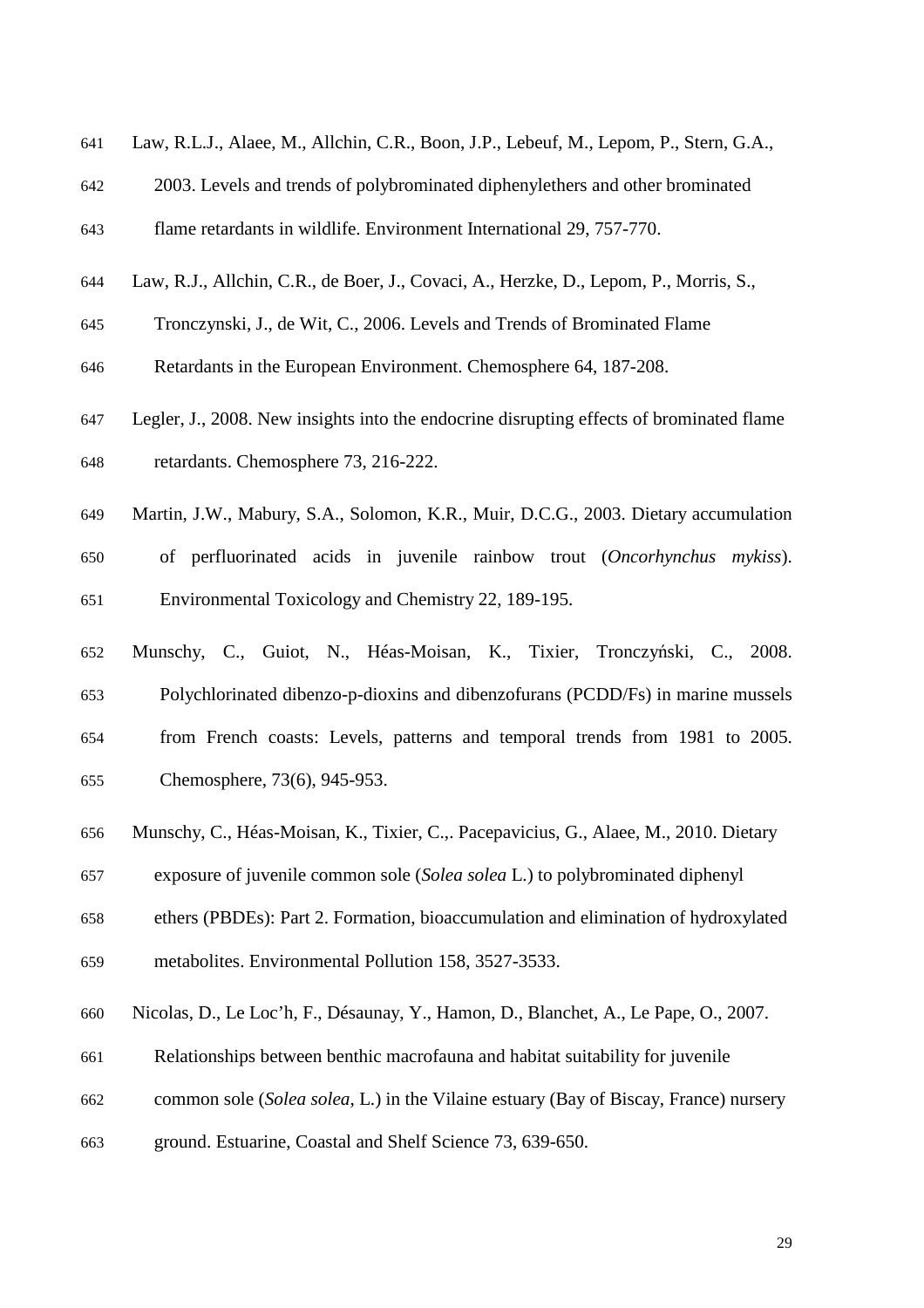- Riou, P., Le Pape, O., Rogers, S.I., 2001. Relatoive contributions of different sole and
- plaice nurseries to the adult population in the Eastern Channel: application of a
- combined method using generalized linear models and a geographic information
- system. Aquatic Living Resources 14, 125-135.
- Ross, P.S., Couillard, C.M., Ikonomou, M.G., Johannessen, S.C., Lebeuf, M.,
- Macdonald, R.W., Tomy, G.T., 2009. Large and growing environmental reservoirs of
- Deca-BDE present an emerging health risk for fish and marine mammals. Marine
- Pollution Bulletin 58, 7-10.
- Schram, E., Van der Heul, J.W., Kamstra, A., Verdegem, M.C.J, 2006. Stocking
- density-dependent growth of Dover sole (*Solea solea*). Aquaculture 252, 339-347.
- Shaw, S.D., Kannan, K., 2009. Polybrominated diphenyl ethers in marine ecosystems of
- the American continents : foresight from current knowledge. Reviews on
- Environmental Health 24, 157-229.
- Sijm, D.T.H.M., van der Linde, A., 1995. Size-dependent bioconcentration kinetics of
- hydrophobic organic chemicals in fish based on diffusive mass transfer and
- allometric relationships. Environmental Science and Technology 29, 2769–2777.
- Stapleton, H.M., Letcher, R.J., Li, J., Baker, J.E., 2004a. Dietary accumulation and
- metabolism of polybrominated diphenyl ethers by juvenile carp (*Cyprinus carpio*).
- Environmental Toxicology and Chemistry 23, 1939-1946.
- Stapleton, H.M., Letcher, R.J., Baker, J.E.., 2004b. Debromination of polybrominated
- diphenyl ether congeners BDE 99 and BDE 183 in the intestinal tract of the common
- carp (*Cyprinus carpio*). Environmental Science and Technology 38, 1054-1061.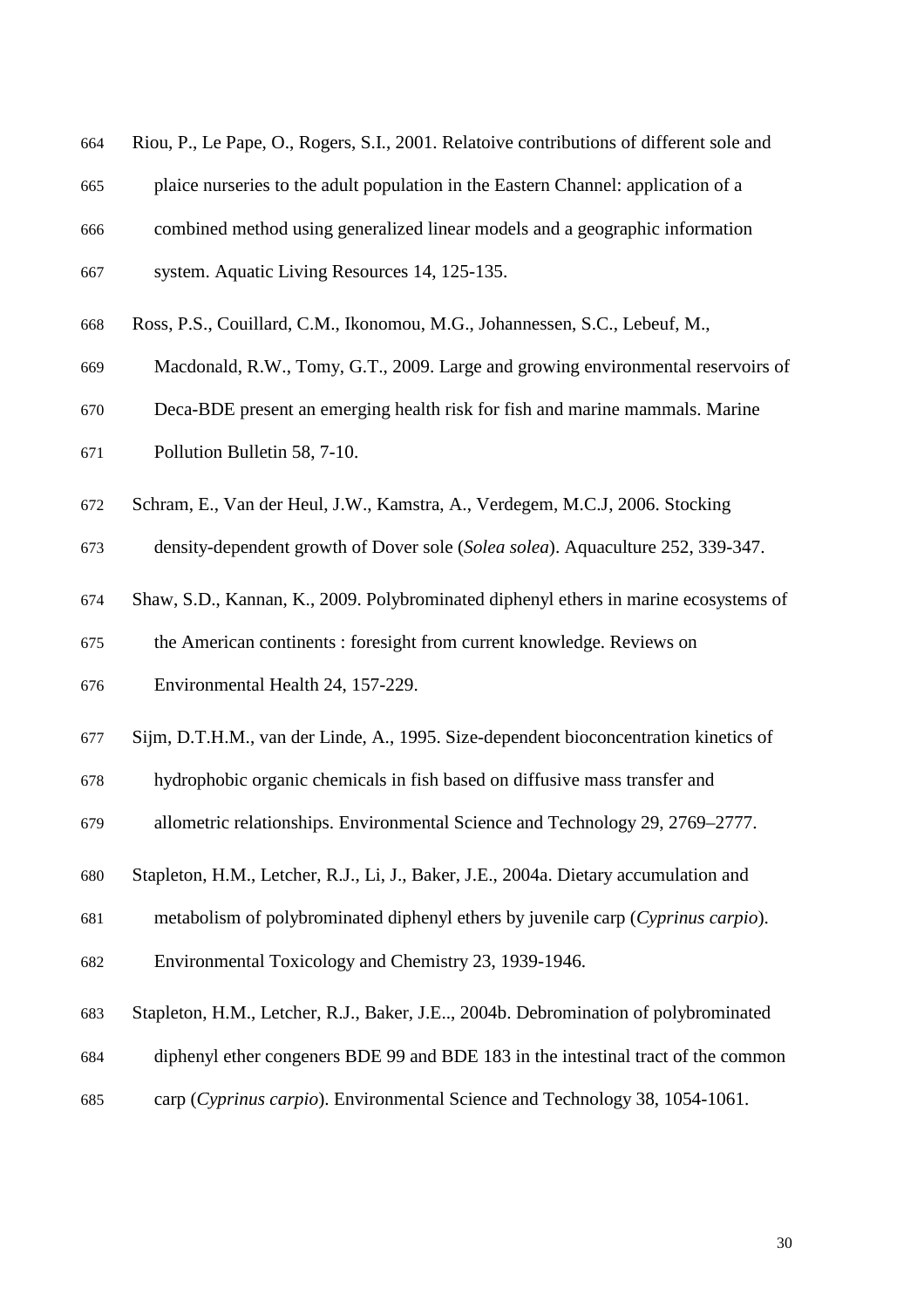| 686 | Stapleton, H.M., Alaee, M., Letcher, R.J., Baker, J.E., 2004c. Debromination of the   |
|-----|---------------------------------------------------------------------------------------|
| 687 | flame retardant decabromodiphenyl ether by juvenile carp (Cyprinus carpio)            |
| 688 | following dietary exposure. Environmental Science and Technology 38, 112-119.         |
| 689 | Stapleton, H.M., Brazil, B., Holbrook, R.D., Mitchelmore, C.L., Benedict, R.,         |
| 690 | Konstantinov, A., Potter, D., 2006. In vivo and in vitro debromination of             |
| 691 | decabromodiphenyl ether (BDE 209) by juvenile rainbow trout and common carp.          |
| 692 | Environmental Science and Technology 40, 4653-4658.                                   |
| 693 | Tanabe, S., Ramu, K., Isobe, T., Takahashi, S., 2008. Brominated flame retardants in  |
| 694 | the environment of Asia-Pacific: an overview of spatial and temporal trends. Journal  |
| 695 | of Environmental Monitoring, 10, 188-197.                                             |
| 696 | Tomy, G.T., Palace, V.P., Halldorson, T. Braekevelt, E. Danell, R. Wautier, K. Evans, |
| 697 | B, Brinkworth, L, Fisk, A.T., 2004. Bioaccumulation, biotransformation and            |
| 698 | biochemical effects of brominated diphenyl ethers in juvenile lake trout (Salvelinus  |
| 699 | namaycush). Environmental Science and Technology 38, 1496-1504.                       |
| 700 | Ward, J., Mohapatra, S.P., Mitchell, A., 2008. An overview of policies for managing   |
| 701 | polybrominated diphenyl ethers (PBDEs) in the Great Lakes basin. Environment          |
| 702 | International 34, 1148-1156.                                                          |
| 703 |                                                                                       |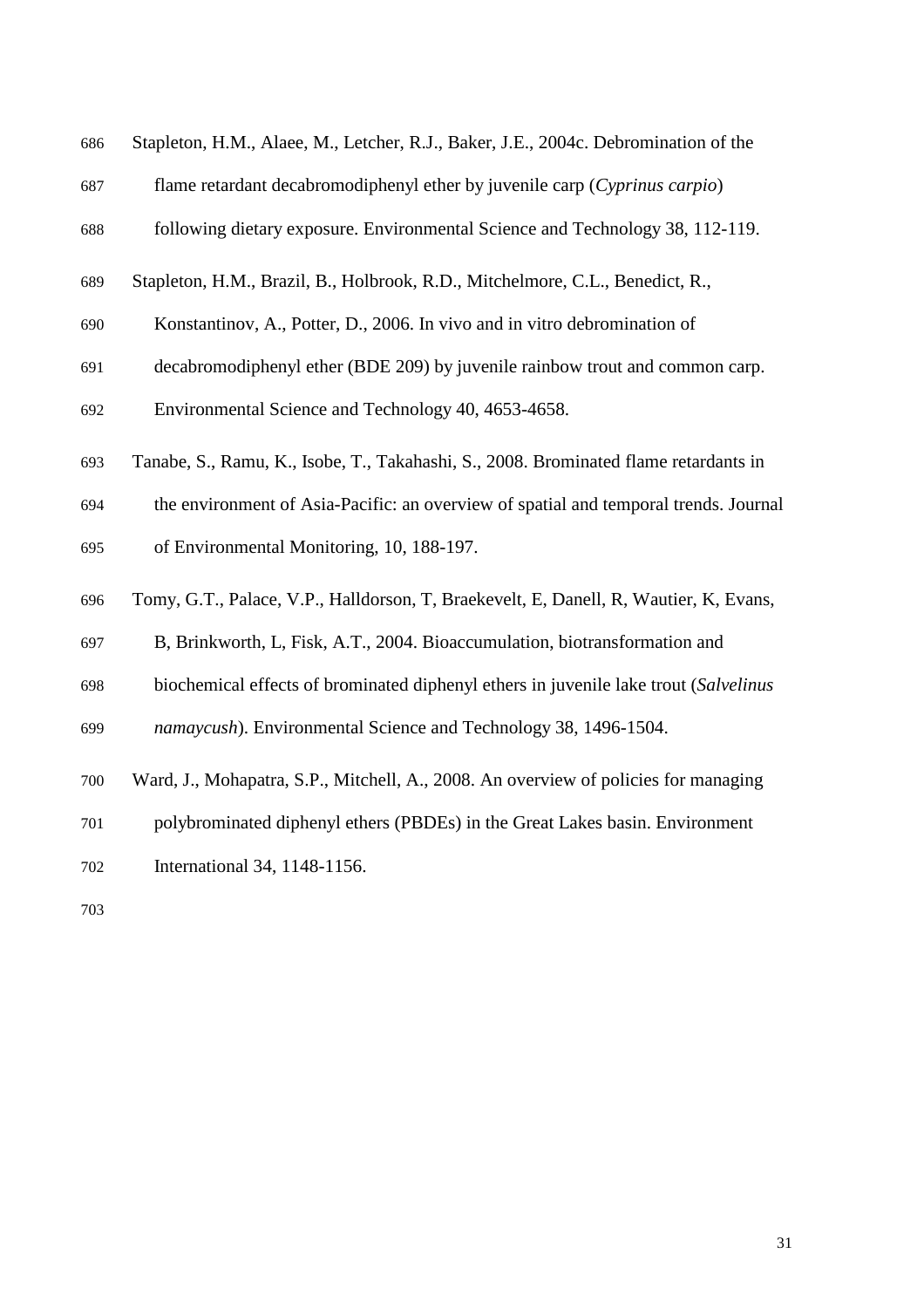| 703 | <b>Figure captions</b> |
|-----|------------------------|
|     |                        |

| 704 | <b>Figure 1</b>                                                                         |  |  |  |
|-----|-----------------------------------------------------------------------------------------|--|--|--|
| 705 | Accumulation and depuration of PBDEs in common sole exposed to PBDEs through            |  |  |  |
| 706 | diet. Concentrations are expressed in ng $g^{-1}$ ww in whole body. Mean concentrations |  |  |  |
| 707 | and standard deviations were calculated and are shown when replicate pooled samples     |  |  |  |
| 708 | were analysed. In most control fish samples, standard deviations are low and hence do   |  |  |  |
| 709 | not appear on the figures. Concentrations of Hepta-1 and BDE-202 in control fish are    |  |  |  |
| 710 | below the MDL.                                                                          |  |  |  |
| 711 |                                                                                         |  |  |  |
| 712 | <b>Figure 2</b>                                                                         |  |  |  |
| 713 | BDE-99 and BDE-153 concentrations (ng $g^{-1}$ ww) in the liver of PBDE-exposed sole    |  |  |  |
| 714 | during the exposure period.                                                             |  |  |  |
| 715 |                                                                                         |  |  |  |
| 716 | <b>Figure 3</b>                                                                         |  |  |  |
| 717 | Ratio of PBDE concentrations in liver (ng $g^{-1}$ ww) versus PBDE concentrations in    |  |  |  |
| 718 | muscle (ng $g^{-1}$ ww) for BDE-28 and BDE-100.                                         |  |  |  |
| 719 |                                                                                         |  |  |  |
| 720 | <b>Figure 4</b>                                                                         |  |  |  |
| 721 | (Hepta-1 + BDE-202) / BDE-209 ratios during the 3-month exposure period and the 5-      |  |  |  |
| 722 | month depuration period.                                                                |  |  |  |
| 723 |                                                                                         |  |  |  |
| 724 | <b>Figure 5</b>                                                                         |  |  |  |
| 725 | Assimilation efficiencies $(\%)$ of the six PBDEs given in food at t=84 days in common  |  |  |  |
| 726 | sole. Log $K_{ow}$ values are those of Kelly et al. (2008).                             |  |  |  |
|     |                                                                                         |  |  |  |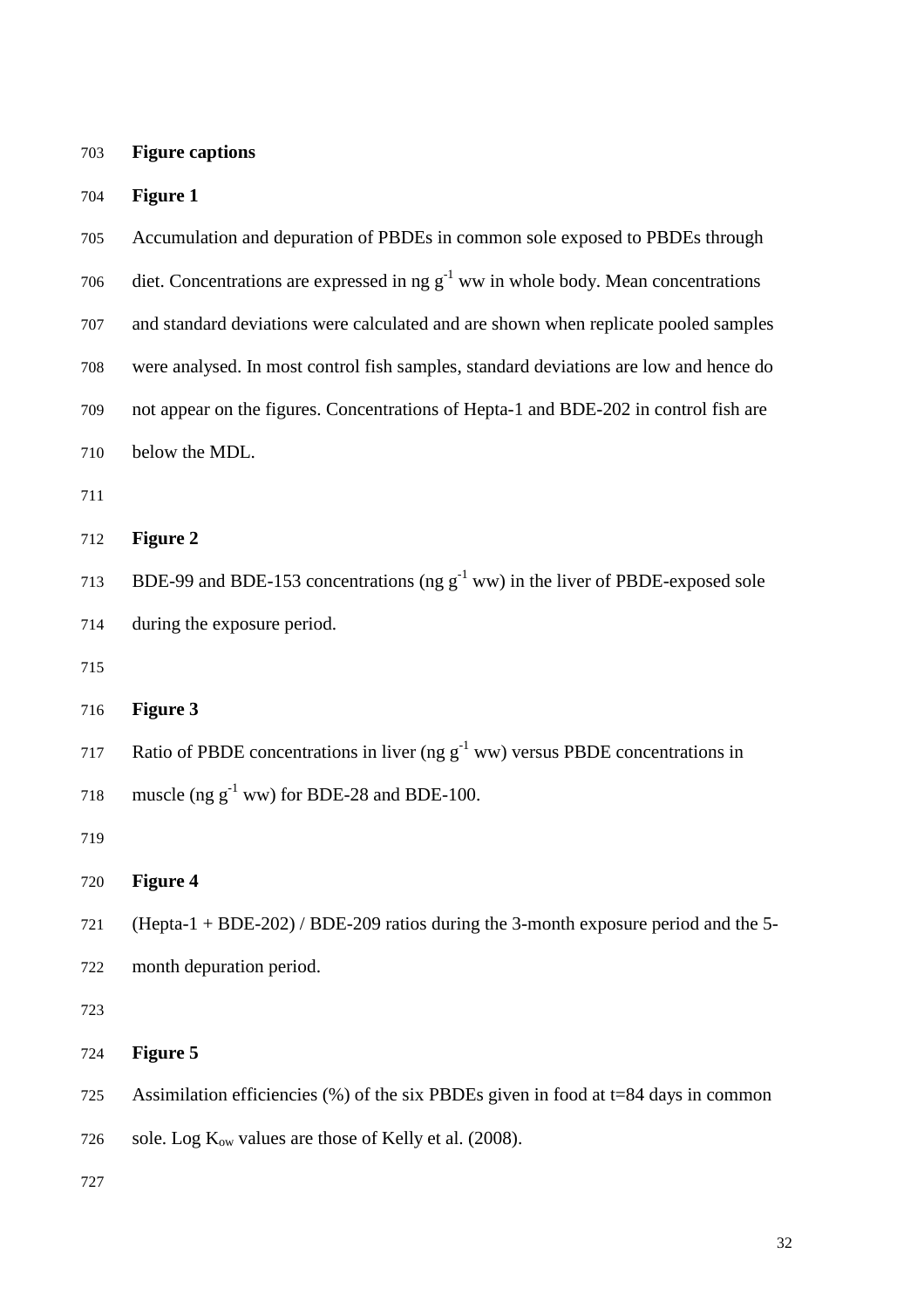### 727 **Tables**

# 728

729 **Table 1** PBDE concentrations (ng  $g^{-1}$  ww) in non-spiked and spiked food

731

| Congener       | Concentration in<br>non-spiked food <sup>a</sup> | Concentrations in<br>spiked food <sup>b</sup> |
|----------------|--------------------------------------------------|-----------------------------------------------|
|                |                                                  |                                               |
| <b>BDE-28</b>  | $0.028 \pm 0.004$                                | $84.8 \pm 4.4$                                |
| <b>BDE-47</b>  | $0.390 \pm 0.046$                                | $82.2 \pm 4.5$                                |
| <b>BDE-49</b>  | $0.165 \pm 0.012$                                | ${}_{< 0.5}$                                  |
| Tetra-1        | < 0.005                                          | < 0.5                                         |
| <b>BDE-99</b>  | $0.093 \pm 0.008$                                | $85.7 \pm 5.2$                                |
| Penta-1        | $0.022 \pm 0.0002$                               | < 0.5                                         |
| <b>BDE-100</b> | $0.116 \pm 0.011$                                | $93.1 \pm 6.4$                                |
| <b>BDE-153</b> | $0.015 \pm 0.001$                                | $181.1 \pm 15.7$                              |
| <b>BDE-154</b> | $0.043 \pm 0.003$                                | $1.0 \pm 0.5$                                 |
| <b>BDE-183</b> | < 0.005                                          | $1.5 \pm 0.3$                                 |
| Hepta-1        | < 0.005                                          | < 0.5                                         |
| <b>BDE 202</b> | < 0.005                                          | < 0.5                                         |
| <b>BDE-209</b> | $0.083 \pm 0.008$                                | $184.2 \pm 23.0$                              |
|                |                                                  |                                               |

732

 $733$  a mean concentration  $\pm$  standard deviation determined on 4 replicates of non-spiked commercial 734 food

735 b mean concentration  $\pm$  standard deviation determined on a total of 20 replicates from the

736 various batches of spiked food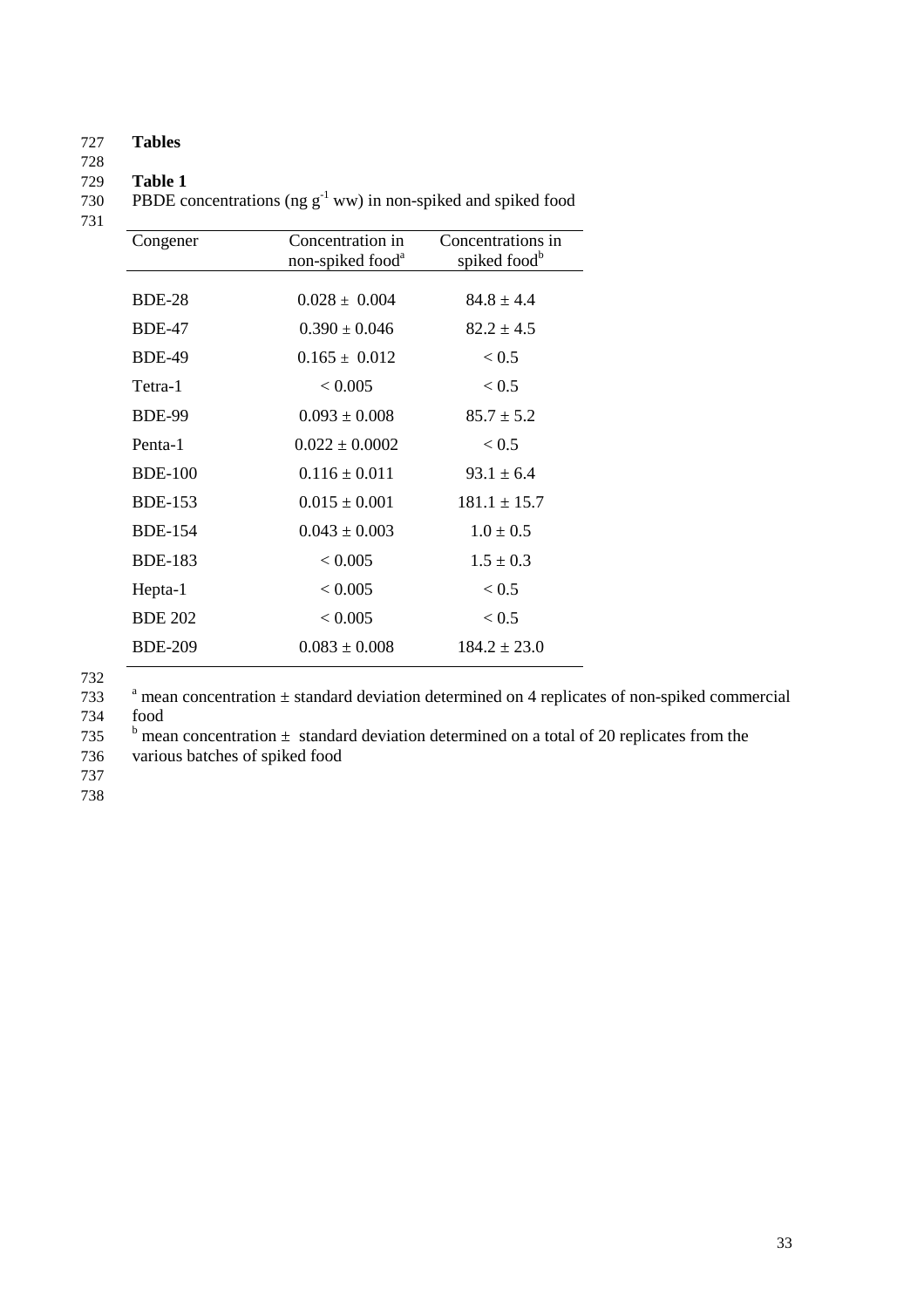738 **Table 2**  739 Health and growth parameters monitored in exposed and control fish during an 8-month fish

740 exposure experiment 741

|                                        |                 | <b>PBDE</b><br>exposed fish       | Solvent-control<br>fish           | Control<br>fish                   |
|----------------------------------------|-----------------|-----------------------------------|-----------------------------------|-----------------------------------|
| Number of fish                         | $t\,0$<br>t 168 | 470<br>37                         | 492<br>14                         | 474<br>64                         |
| Mortality (total during<br>experiment) |                 | 9                                 | $\overline{4}$                    | $\overline{7}$                    |
| Fish mass $(g)^a$                      | $t\,0$<br>t 168 | $17.4 \pm 5.4$<br>$61.3 \pm 20.6$ | $17.4 \pm 5.4$<br>$63.3 \pm 17.5$ | $17.4 \pm 5.4$<br>$57.5 \pm 23.1$ |
| Growth rate $(10^{-3}/d)^{a,b}$        | Whole fish      | $7.6 \pm 0.3$                     | $7.7 \pm 0.4$                     | $7.4 \pm 0.4$                     |
| Lipids $(\% )$ ww <sup>c</sup>         | Muscle<br>Liver | $2.0 \pm 0.5$<br>$8.8 \pm 1.5$    | $2.0 \quad 0.5$<br>$7.5 \pm 1.5$  | $1.8 \pm 0.3$<br>$7.1 \pm 1.0$    |
| LSI $(\%)^{c,d}$                       |                 | $1.01 \pm 0.28$                   | $1.02 \pm 0.31$                   | $1.00 \pm 0.30$                   |
| Condition index $(\% )^{c,e}$          |                 | $0.97 \pm 0.15$                   | $0.97 \pm 0.14$                   | $0.96 \pm 0.12$                   |

| 742 | <sup>a</sup> Fish mass and growth rates were calculated from fish sampled for PBDE analysis                              |
|-----|--------------------------------------------------------------------------------------------------------------------------|
| 743 | <sup>b</sup> Growth rates were calculated from: weight = $a \times \exp(b \times \text{time})$ , whereby b is the growth |
| 744 | rate                                                                                                                     |
| 745 | $\degree$ mean value $\pm$ standard deviation calculated throughout the experiment                                       |
| 746 | <sup>d</sup> LSI: (liver somatic index) = (mass liver ww / mass whole body ww) $\times$ 100                              |
| 747 | <sup>e</sup> Condition index = (weight (g) / length <sup>3</sup> (cm)) $\times$ 100                                      |
| 748 |                                                                                                                          |
| 749 |                                                                                                                          |
| 750 |                                                                                                                          |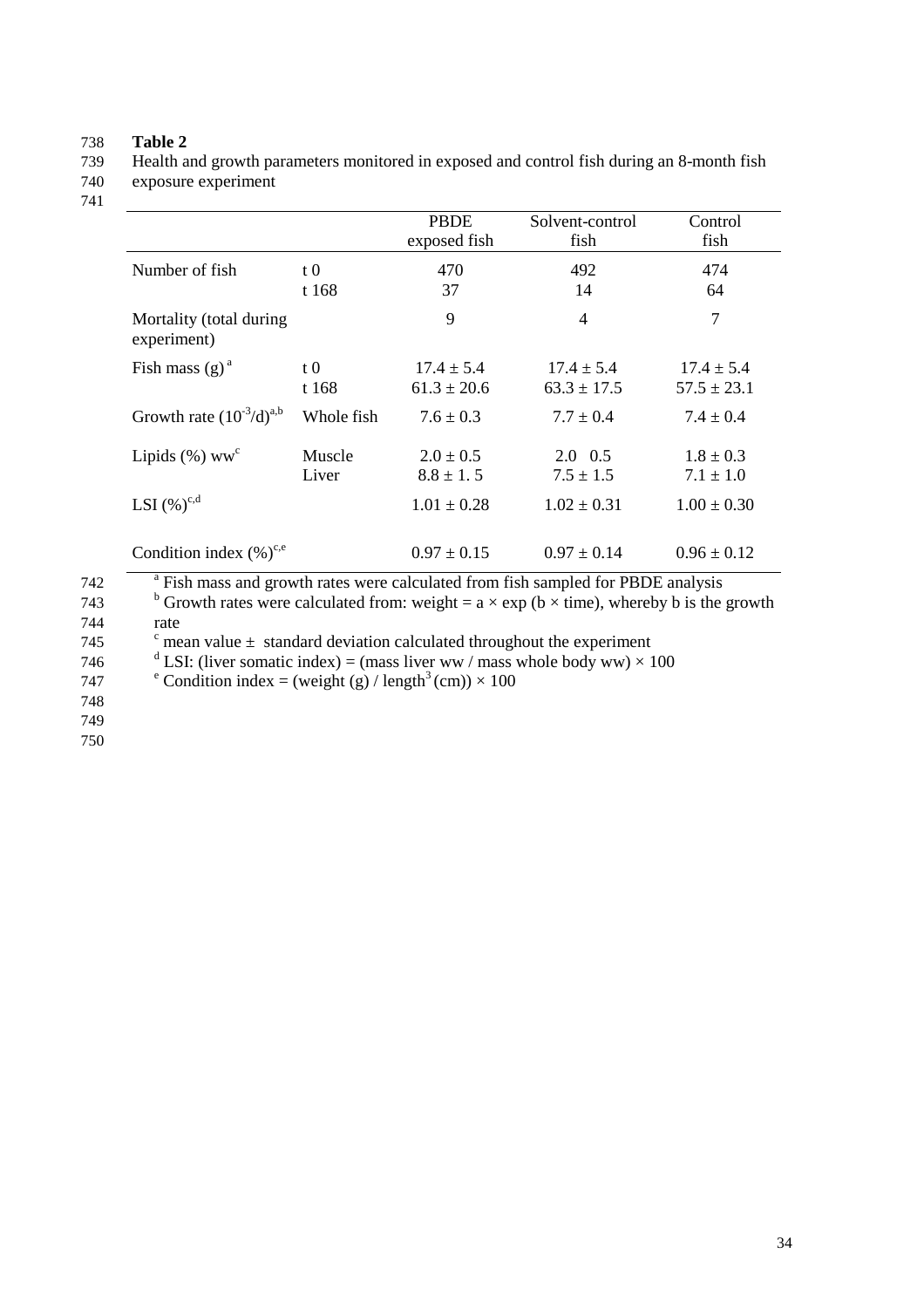#### 750 **Table 3**

751 Bioaccumulation and elimination parameters of selected PBDE congeners using artificially-

752 contaminated food during an 8-month fish exposure experiment

753

| Congener       | Assimilation rate<br>(whole body)<br>$10^{-2}$ ng/g/day | Assimilation rate<br>(liver)<br>$10^{-2}$ ng/g/day | Depuration rate<br>(whole body) $\degree$<br>$10^{-2}$ ng/g/day | Half-life<br>days | Assimilation<br>Efficiency <sup>d</sup><br>% |
|----------------|---------------------------------------------------------|----------------------------------------------------|-----------------------------------------------------------------|-------------------|----------------------------------------------|
| <b>BDE-28</b>  | $11.3 \pm 0.7$                                          | $41.2 + 1.4$                                       | $0.81 + 0.25$                                                   | $86 \pm 27$       | $16.1 \pm 5.3$                               |
| <b>BDE-47</b>  | $10.3 \pm 0.6$                                          | $42.1 \pm 2.4$                                     | $1.18 \pm 0.41$                                                 | $59 \pm 21$       | $15.4 \pm 5.0$                               |
| <b>BDE-99</b>  | $3.1 \pm 0.4$                                           | $50.9 \pm 4.0^{\circ}$                             | $1.85 \pm 0.35$                                                 | $37 + 7$          | $13.2 \pm 4.1$                               |
|                |                                                         | $2.2 \pm 1.5^{\text{a}}$                           |                                                                 |                   |                                              |
| <b>BDE-100</b> | $10.8 \pm 0.6$                                          | $58.3 \pm 6.7$                                     | $1.11 + 0.44$                                                   | $62 + 24$         | $13.8 \pm 4.7$                               |
| <b>BDE-153</b> | $12.4 \pm 1.0$                                          | $300.7 \pm 46.9^{\text{a}}$                        | $0.83 \pm 0.33$                                                 | $83 \pm 33$       | $10.1 \pm 4.1$                               |
|                |                                                         | $41.6 \pm 12.3$ <sup>a</sup>                       |                                                                 |                   |                                              |
| <b>BDE-209</b> | $0.08 \pm 0.03^{\mathrm{b}}$                            | $3.1 \pm 0.8^{\text{b}}$                           | $1.62 \pm 0.30$                                                 | $43 + 8$          | $1.4 \pm 0.9$                                |

<sup>a</sup> BDE-99 and BDE-153 assimilation rates in liver were calculated for both parts of the

755 assimilation curve (see discussion in 3.2 and Fig. 2).

<sup>b</sup> BDE-209 assimilation rates (whole-body and liver) were calculated from concentrations

757 determined up to day 56 (linear section of the assimilation curve).

<sup>c</sup> Depuration rates were calculated using the exponential part of the curve

759  $d$  Assimilation efficiencies are mean values ( $\pm$  standard deviation) calculated throughout the 760 exposure time

761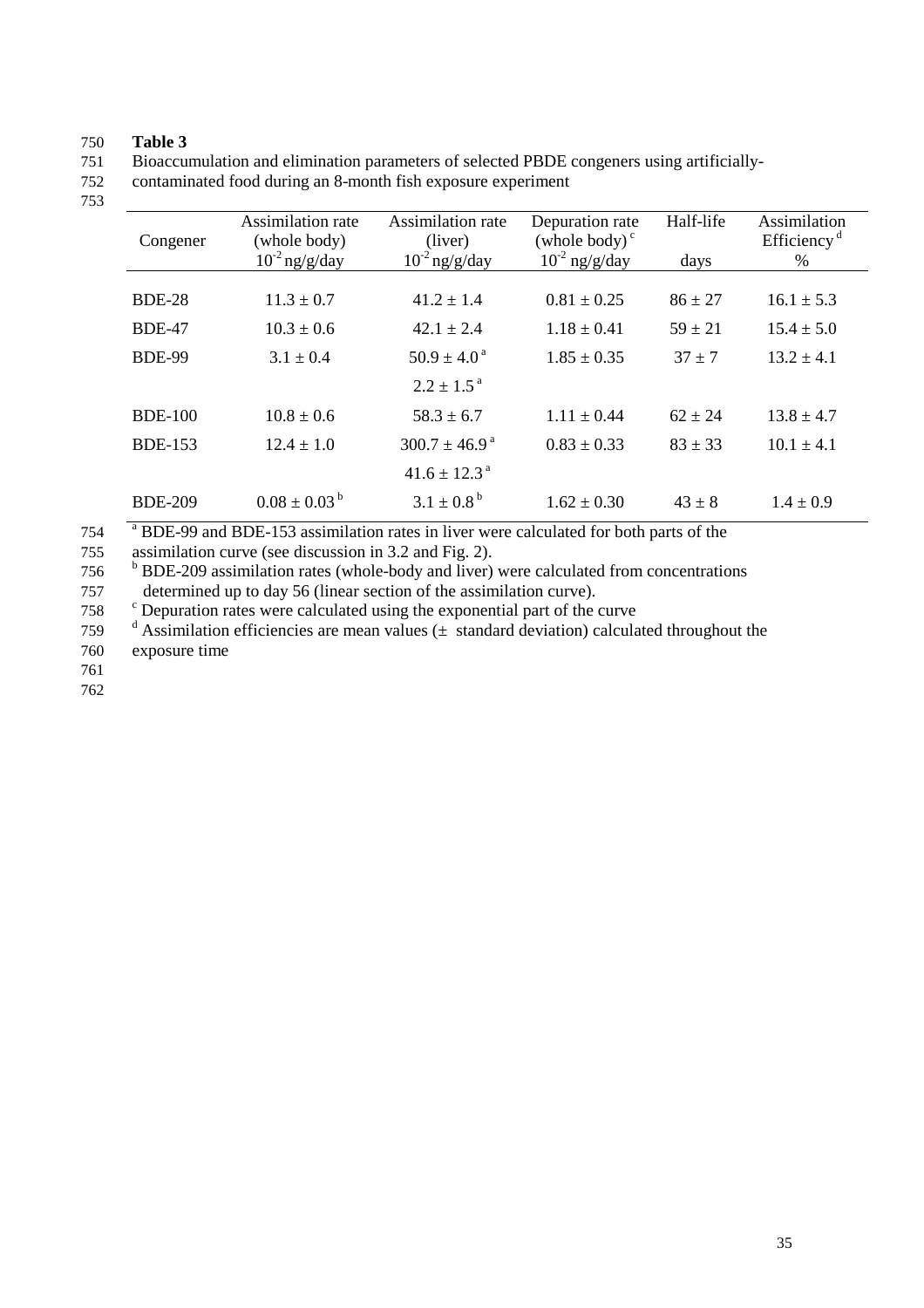## 762 **Table 4**

763 Bioaccumulation and elimination parameters of debrominated metabolites of PBDE congeners

764 during an 8-month fish exposure experiment using artificially-contaminated food. Calculations 765 are based on concentrations estimated in whole fish body

766

| Congener       | Accumulation rate  | Depuration rate <sup>a</sup> | Half-life    |
|----------------|--------------------|------------------------------|--------------|
|                | $10^{-2}$ ng/g/day | $10^{-2}$ ng/g/day           | days         |
|                |                    |                              |              |
| Tetra-1        | $0.60 \pm 0.07$    | $0.63 \pm 0.33$              | $110 \pm 57$ |
| <b>BDE-49</b>  | $4.38 \pm 0.17$    | $0.60 \pm 0.23$              | $115 \pm 44$ |
| Penta-1        | $3.05 \pm 0.08$    | $1.17 \pm 0.21$              | $59 + 11$    |
| Hepta-1        | $0.22 \pm 0.01$    | $1.44 \pm 0.44$              | $48 \pm 15$  |
| <b>BDE-202</b> | $0.09 \pm 0.01$    | $0.80 \pm 0.23$              | $86 \pm 25$  |

<sup>a</sup> Depuration rates were calculated using the exponential part of the curve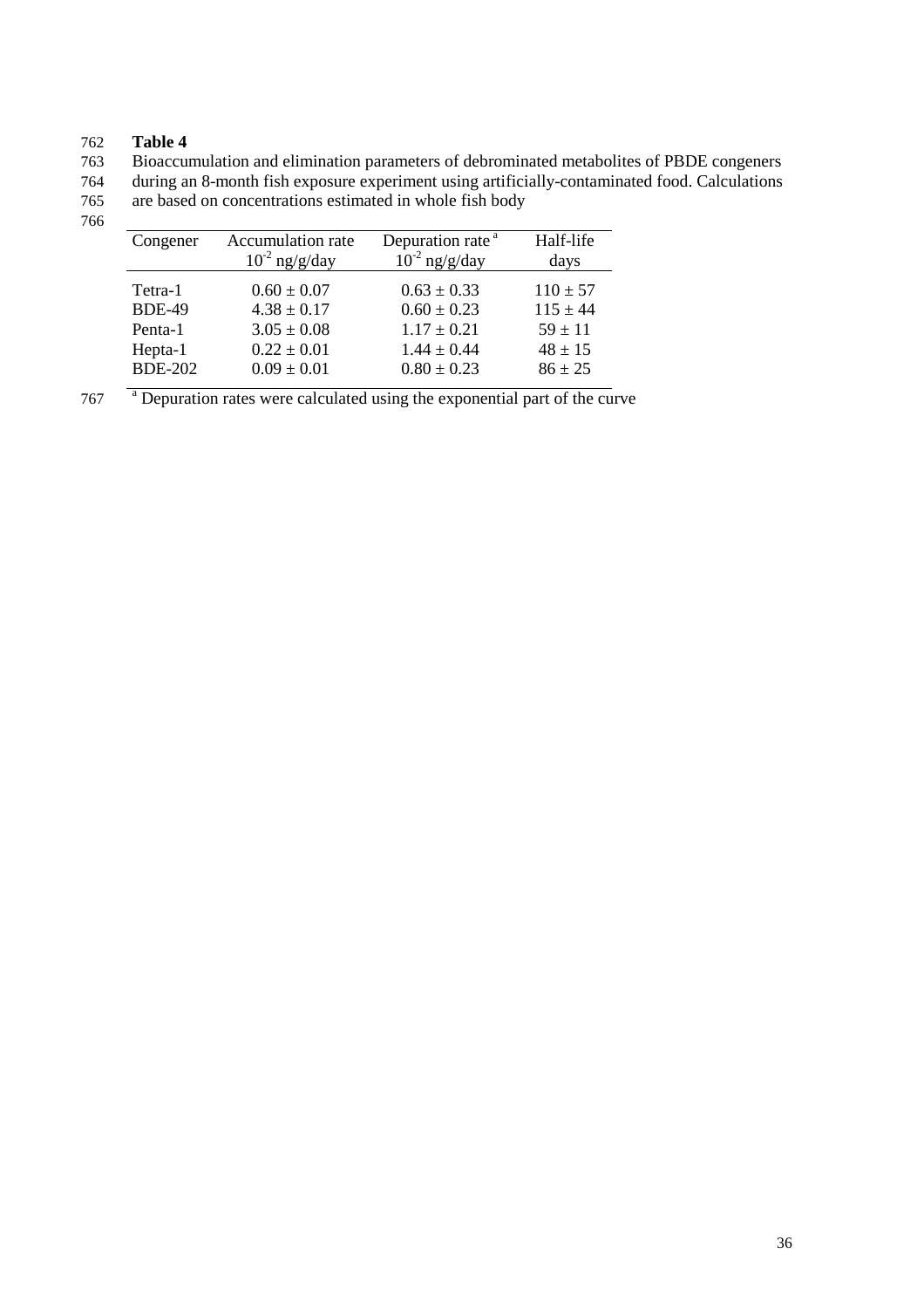

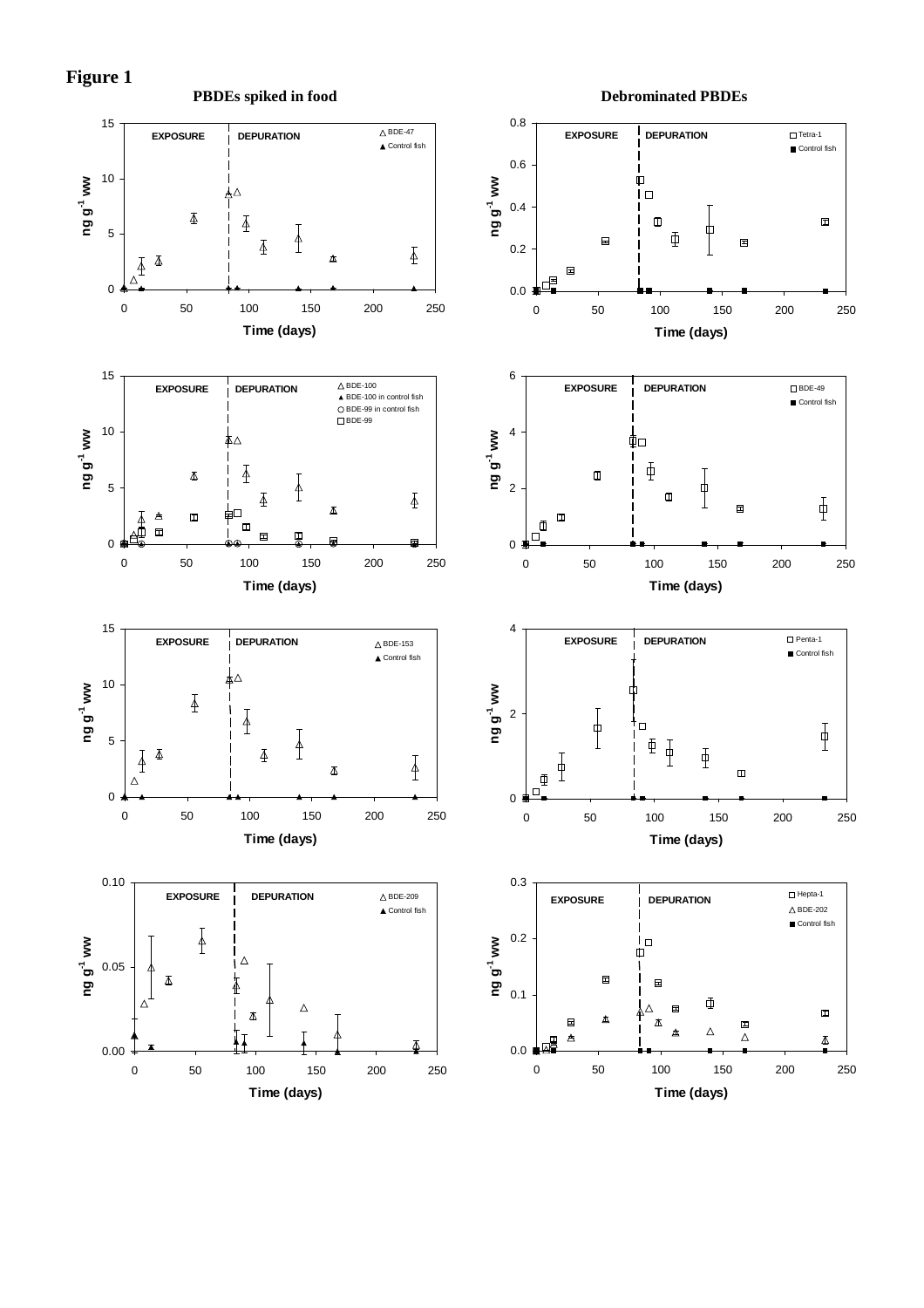**Figure 2** 

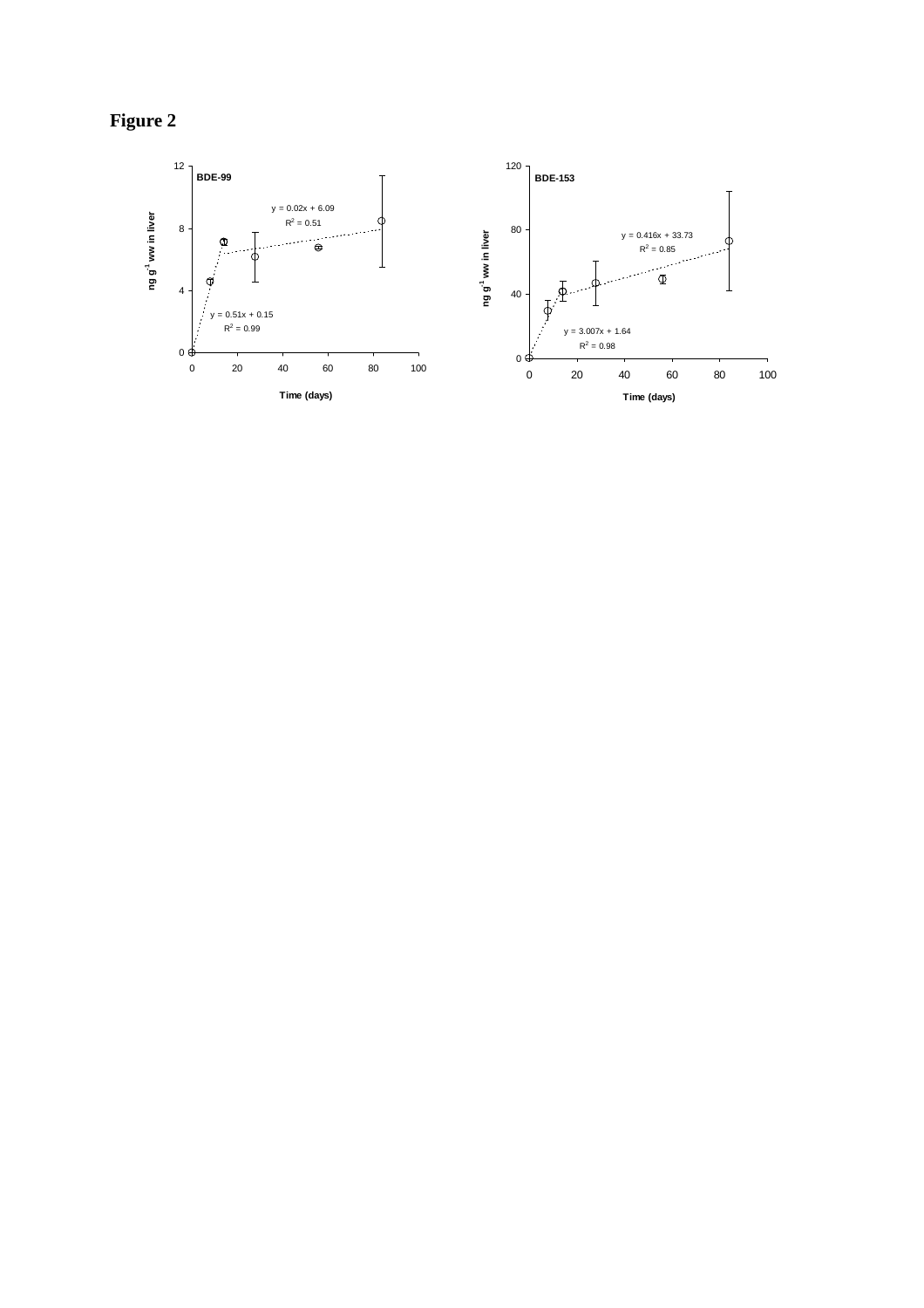

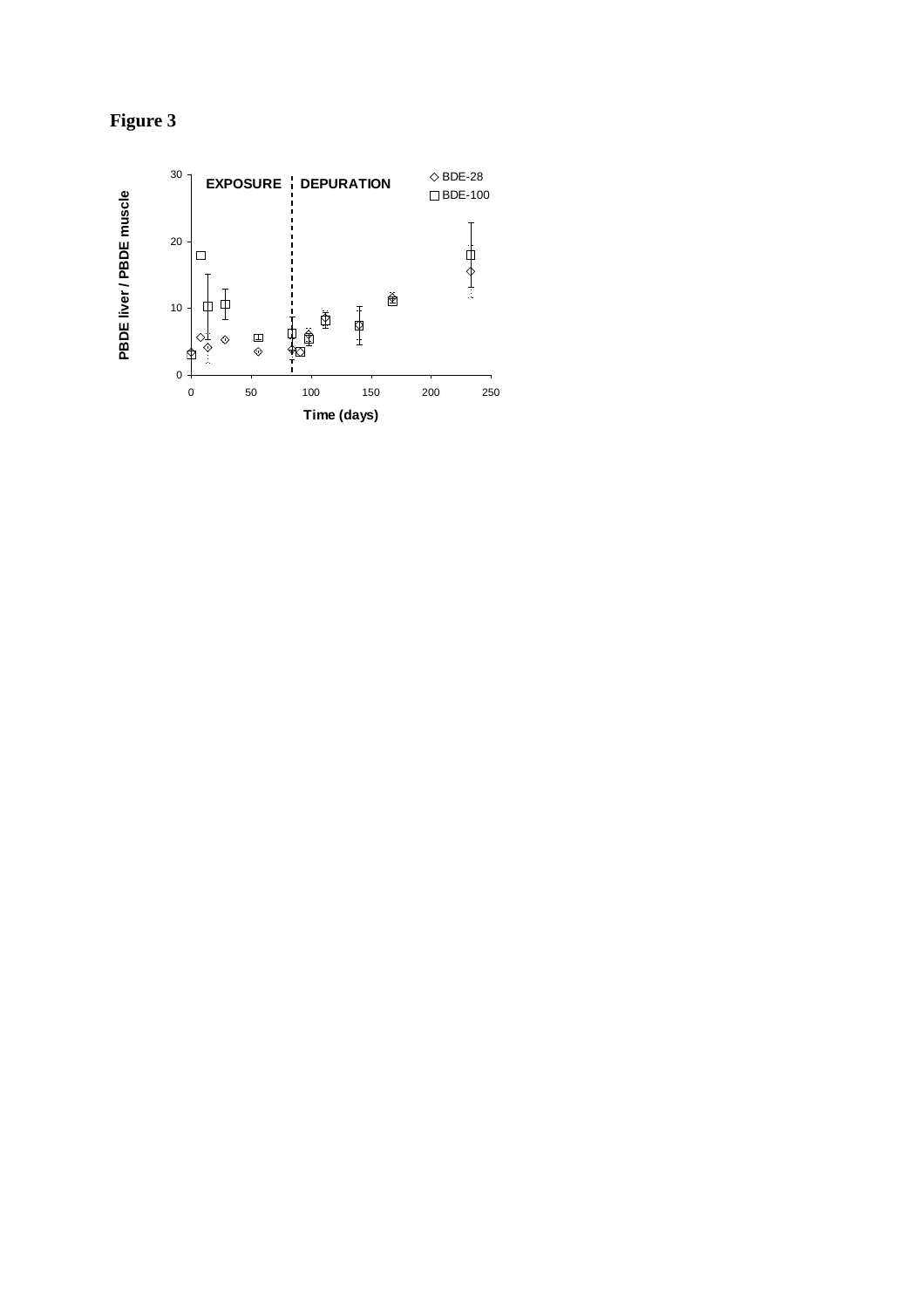